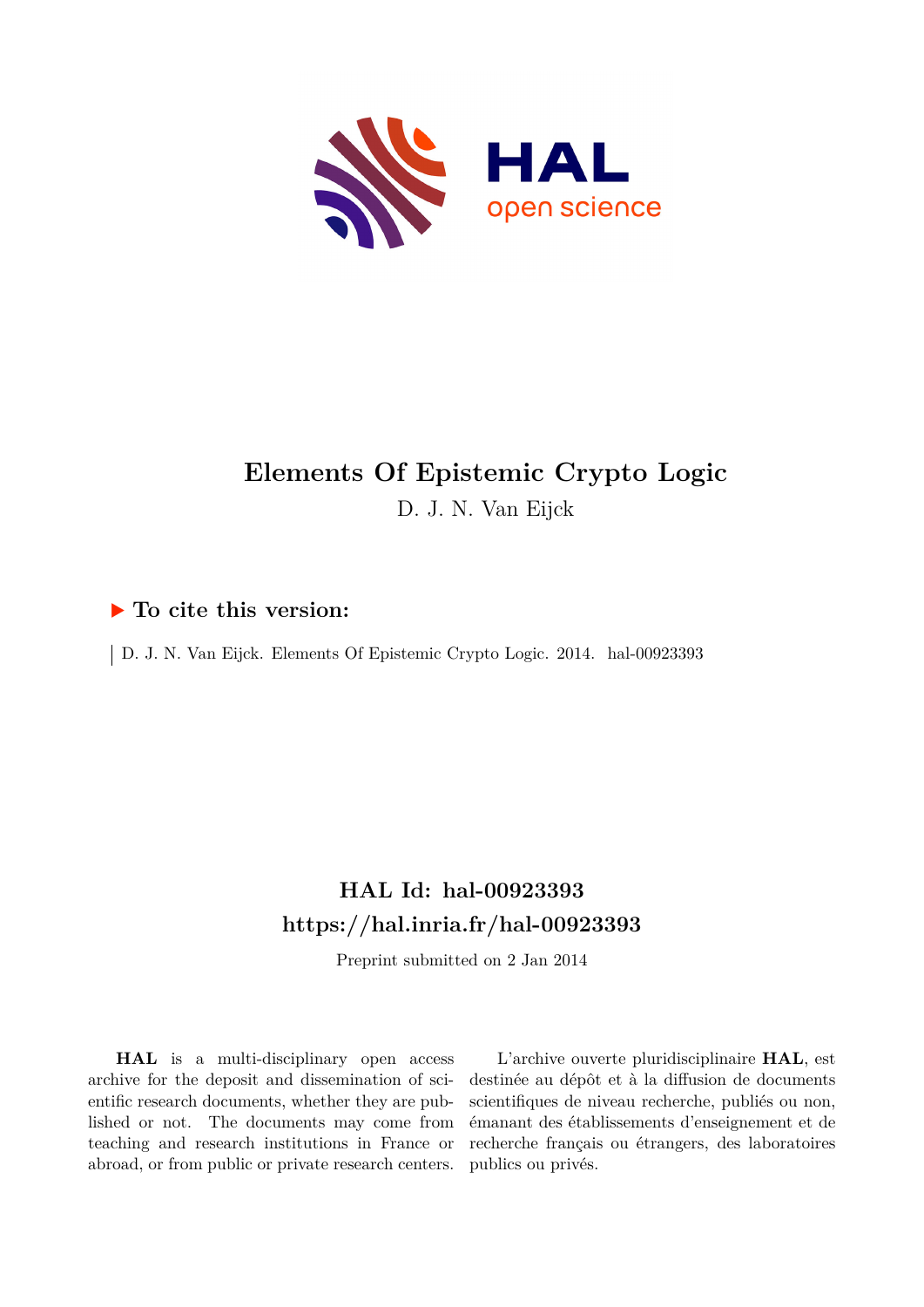# Elements of Epistemic Crypto Logic

Jan van Eijck CWI & ILLC, Amsterdam

LogiCIC Workshop, December 2, 2013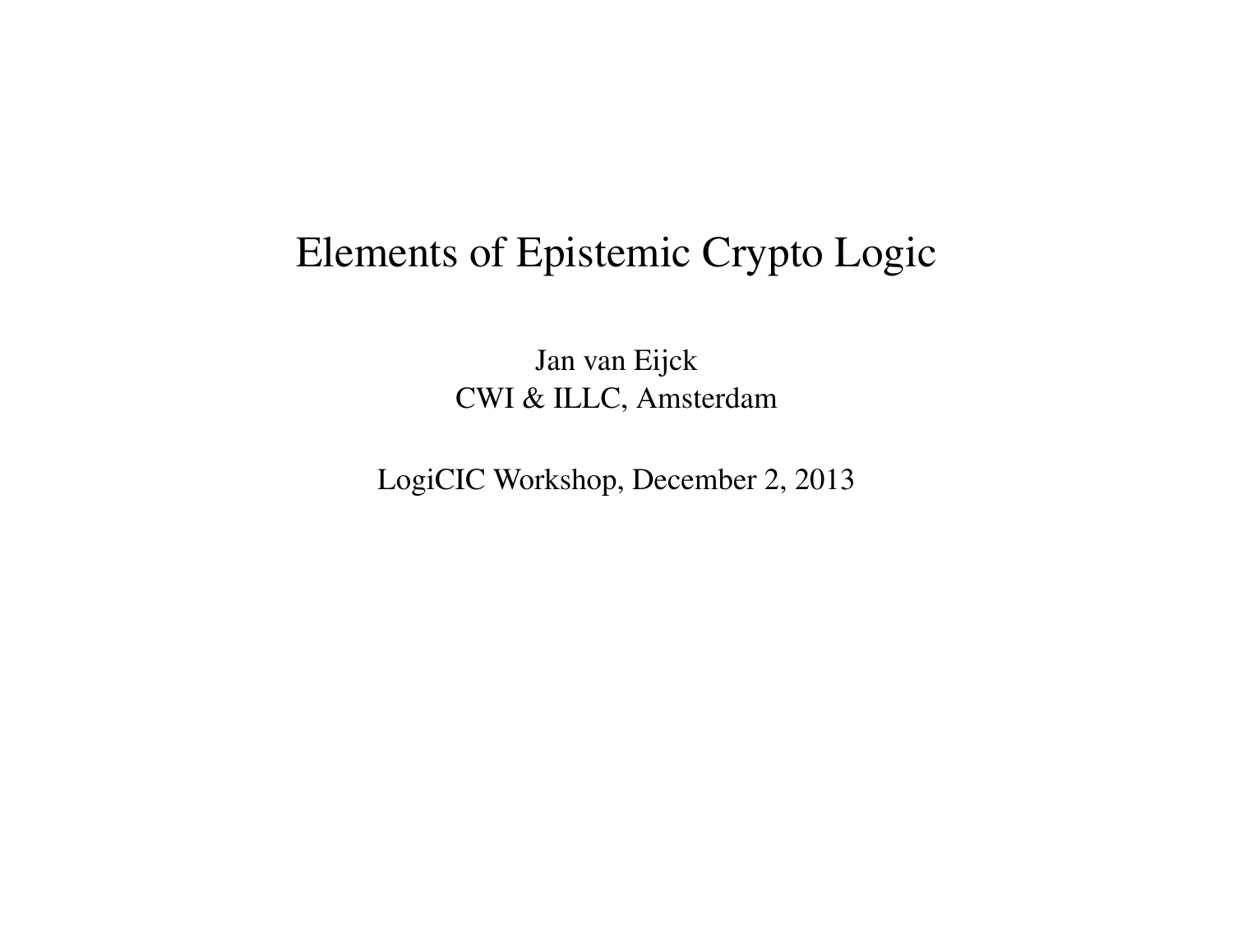#### Abstract

The talk presents an extension of DEL (dynamic epistemic logic) intended for model checking of cryptographic protocols. Key elements are a feasible epistemic representation of knowledge of large integers, using register models, and exchange of such knowledge over a network. I will demonstrate how the approach can be used for model checking Diffie-Helman key exchange and similar protocols.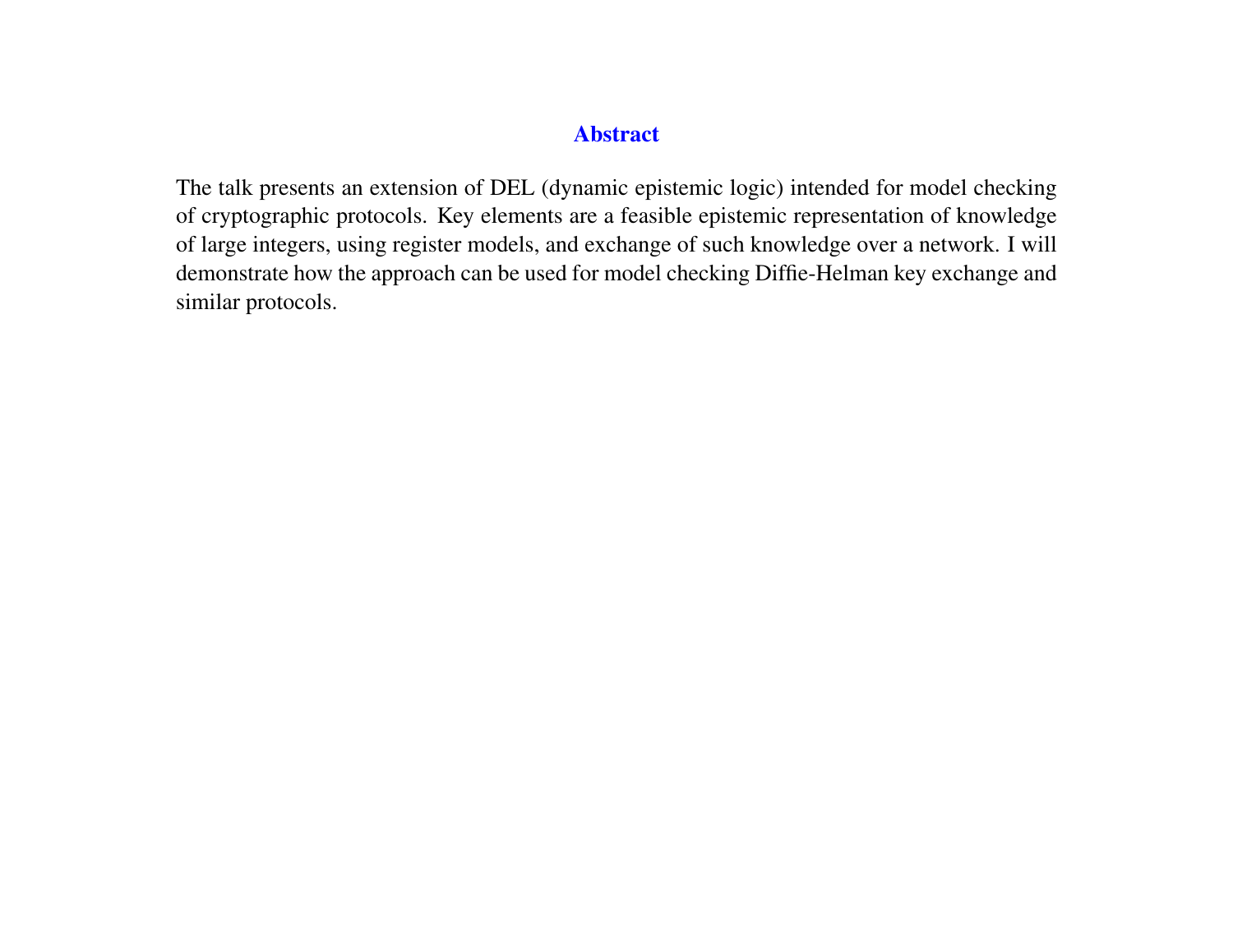### **Overview**

- Epistemic Representation of Number Guessing Games
- Register Models for Number Guessing Games
- Language for Number Guessing Games
- Interpretation in Register Models
- Truth Value Gaps and What to Do About Them
- Probabilities and Monte Carlo Style Model Checking
- Register Creation as an Update
- Communication: "a sends  $\varphi$  to b"
- Feasible Computation; Protocols; Secret Key Exchange
- Program for Epistemic Crypto Logic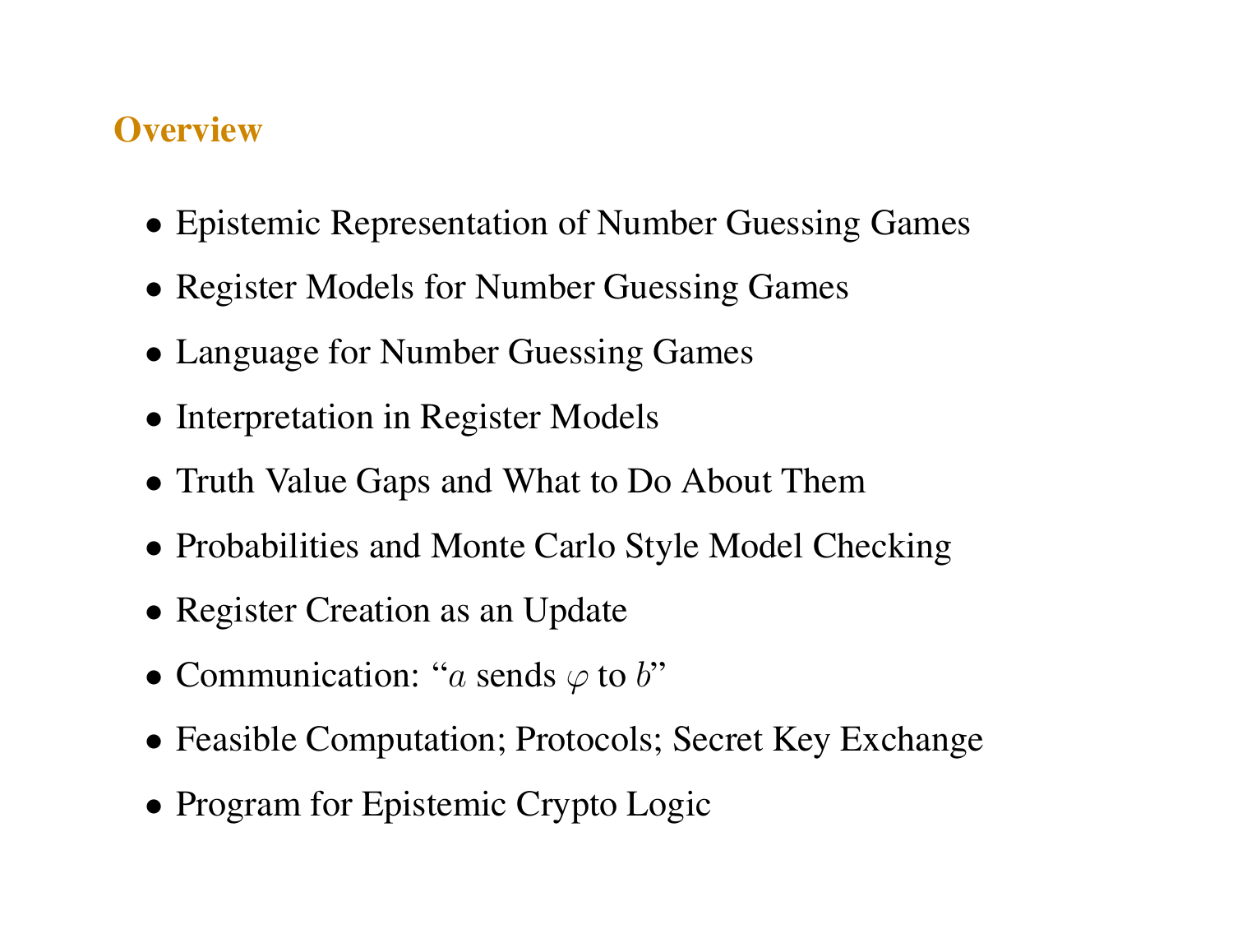#### The Number Guessing Game, Naive Version

Scene: Gaia and Rosa are with their mother Heleen, and Gaia and Rosa quarrel about who can play with a toy.

Heleen proposes to play the number guessing game. She says: "I have a number in mind, in the range from one to ten. You may take turns guessing. Whoever guesses the number first gets the toy. It is Gaia's turn to start, for last time we played this game Rosa started the guessing."

They all agree, and after a number of rounds Heleen announces: "Rosa, you have won."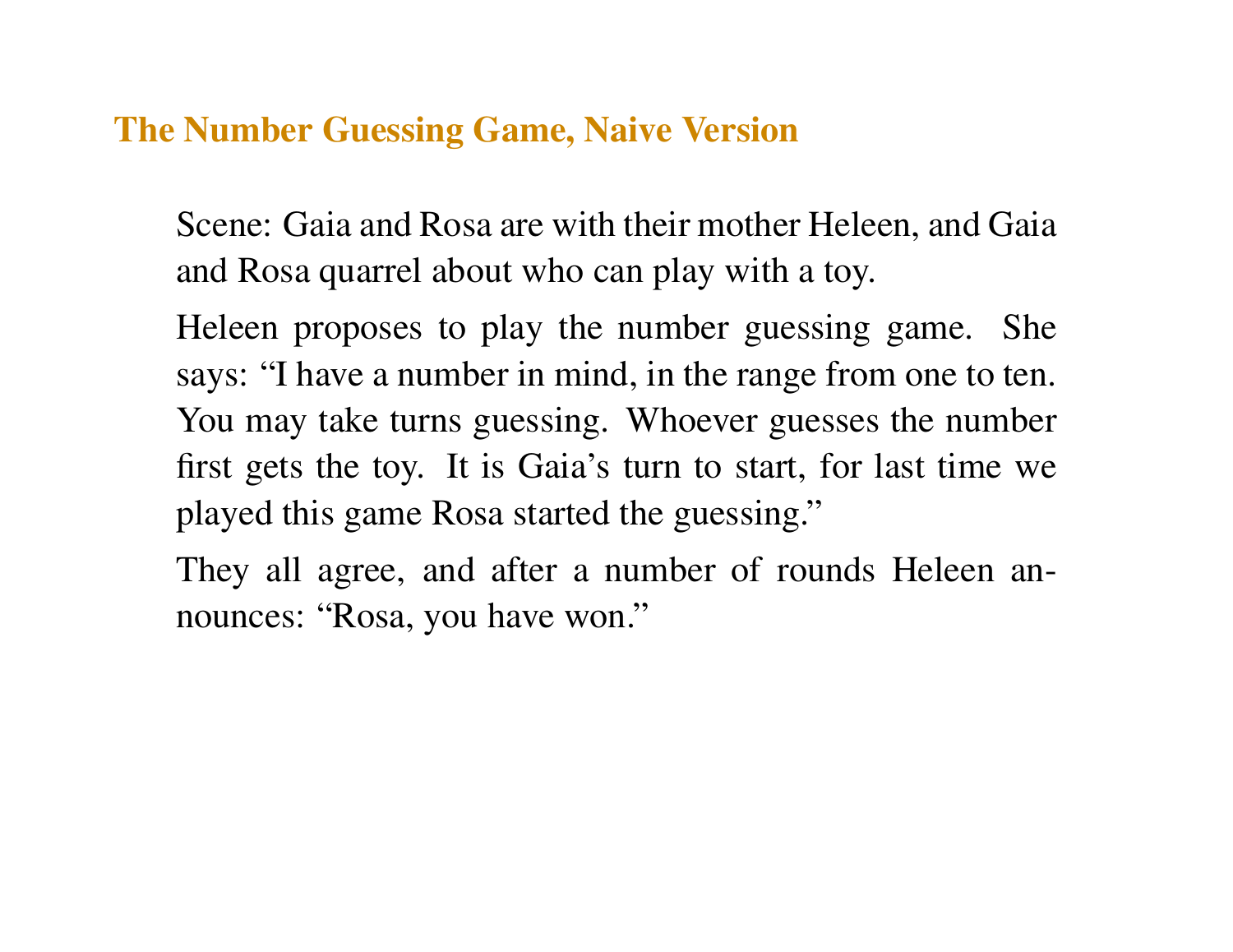### Number Guessing: Naive Representation

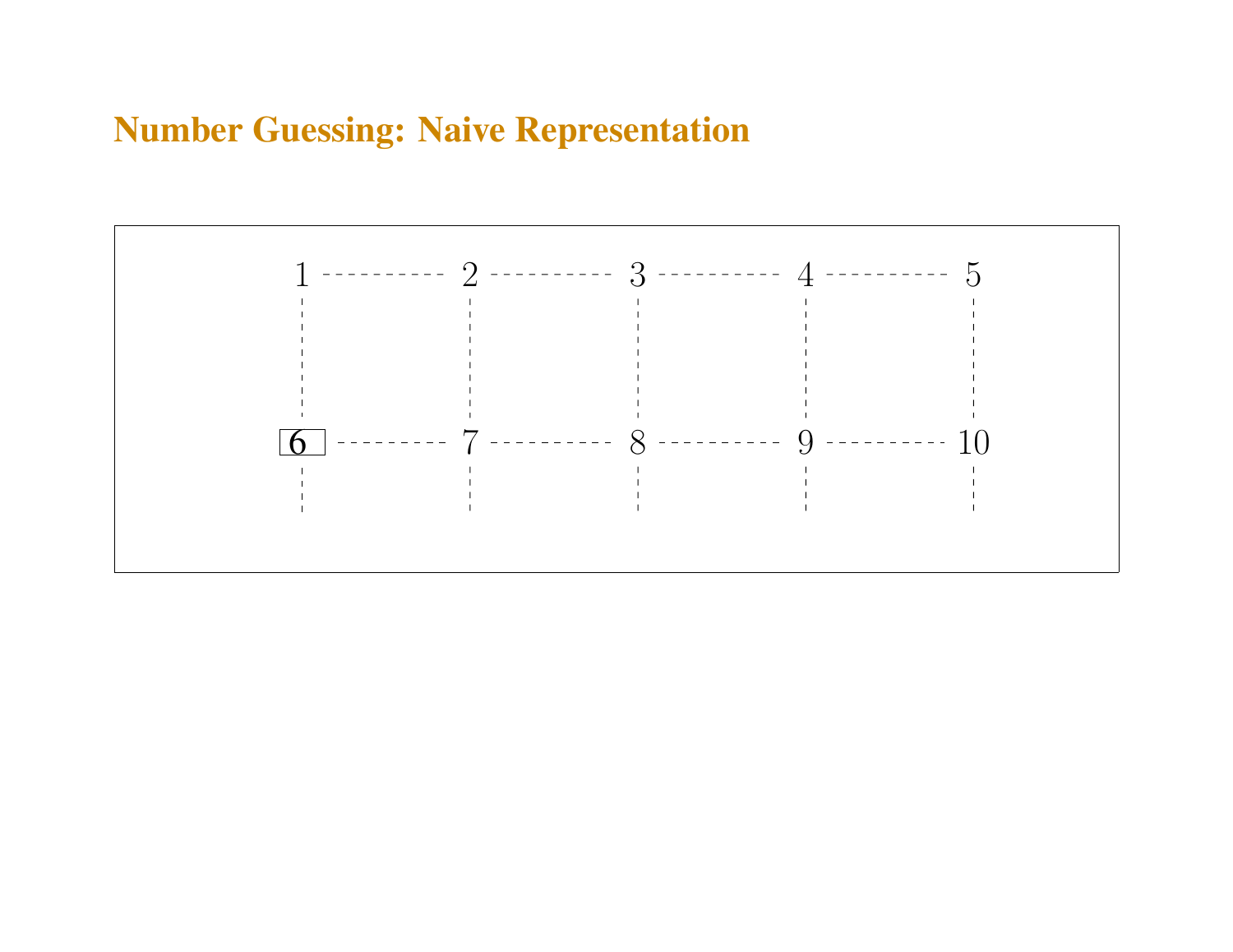#### The Number Guessing Game, Streetwise Version

Scene: Gaia and Rosa are with their mother Heleen, and Gaia and Rosa quarrel about who can play with a toy.

Heleen proposes to play the number guessing game. She says: "I have a number in mind, in the range from one to to ten. You may take turns guessing. Whoever guesses the number first gets the toy. It is Rosa's turn to start, for last time we played this game Gaia started the guessing."

Gaia does not agree. "How can we know you are not cheating on us? Please write down the number, so you can show it to us afterwards as a proof."

Now they all agree, and after a number of rounds Heleen announces: "Rosa, you have won." She shows the paper with the proof.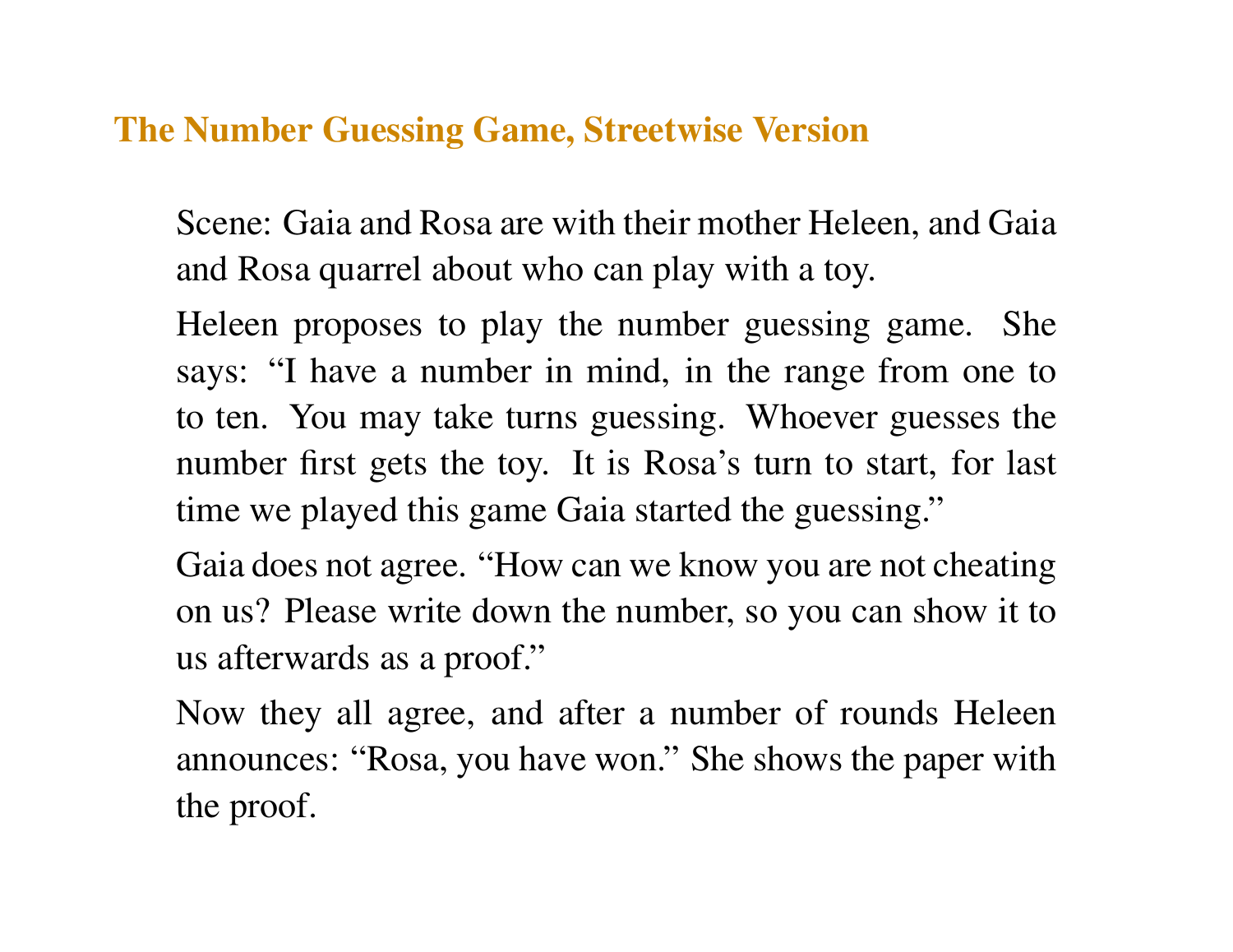### Knowing a Number

At the point where either Gaia or Rosa demands that the secret number gets written down, and that Heleen shows it as a proof that the procedure was honest, the important notion of a register arises.

The register allows Heleen to prove that she knew (had fixed) the number beforehand.

So what is it that Heleen knew when we say that she knew the number?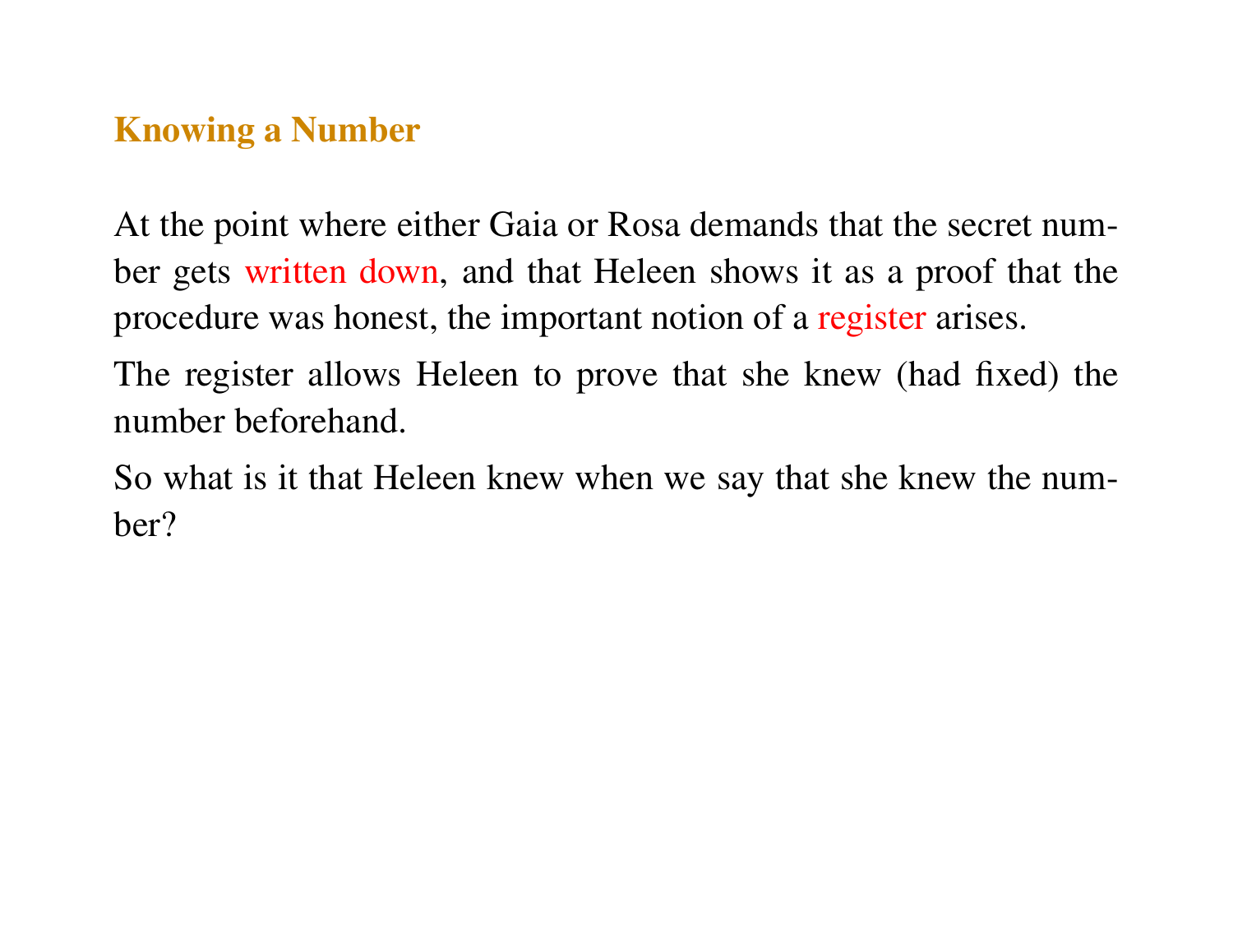#### What Does it Mean to Know a Number?

We are working in the context of epistemic logic.

To know an integer number  $n$  is to be able distinguish a world where  $n$  is written in some register from all possible worlds where an integer number  $n'$  different from  $n$  is written in that register.

This can be made more precise, by clearly distinguishing between a register and its contents.

And the representation can be made more concise, by lumping together all situations where the register does not contain the number.

To know an integer number  $n$  is to know the contents  $\dot{n}$  of register  $n$ , not to know a number is not to have access to register  $n$ .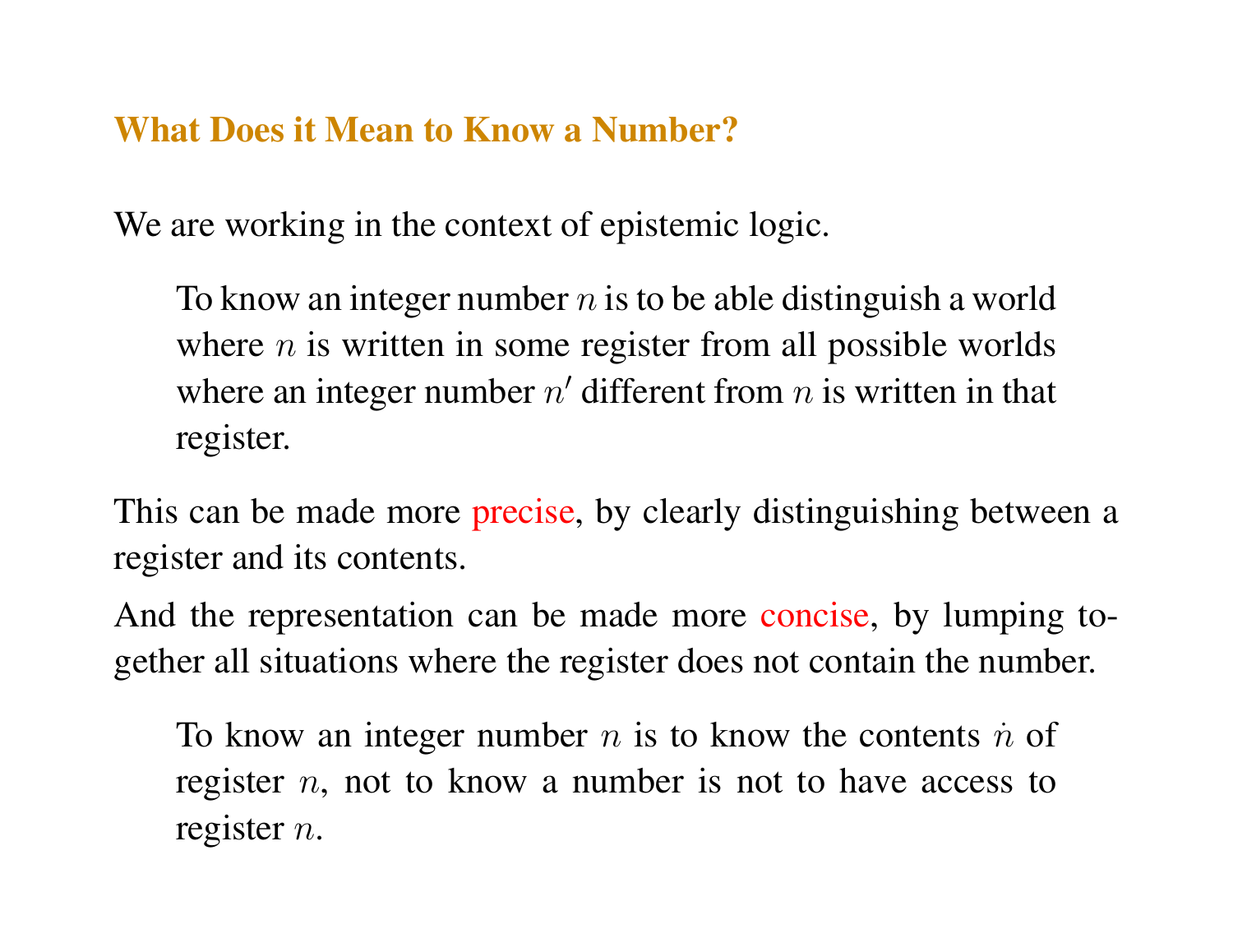#### Heleen knows a number

Mother knows n, the two children do not know n. We use n for the register, *n*<sup>for</sup> the value of that register, and  $\ddot{n}$  for the domain (set of possible values) of the register.

This leads to the following register model.

$$
0: n \qquad 1: \overline{n} \qquad \qquad \frac{n \mapsto 6}{\overline{n} \mapsto \{1..5, 7..10\}}
$$

0 is a world that has register *n*, with number  $\dot{n} = 6$  stored in it, while 1 differs from 0 in that it also has this register, but with all the possible values in it that differ from  $\dot{n}$ .

Gaia (dots) and Rosa (dashes) do not have access to the register.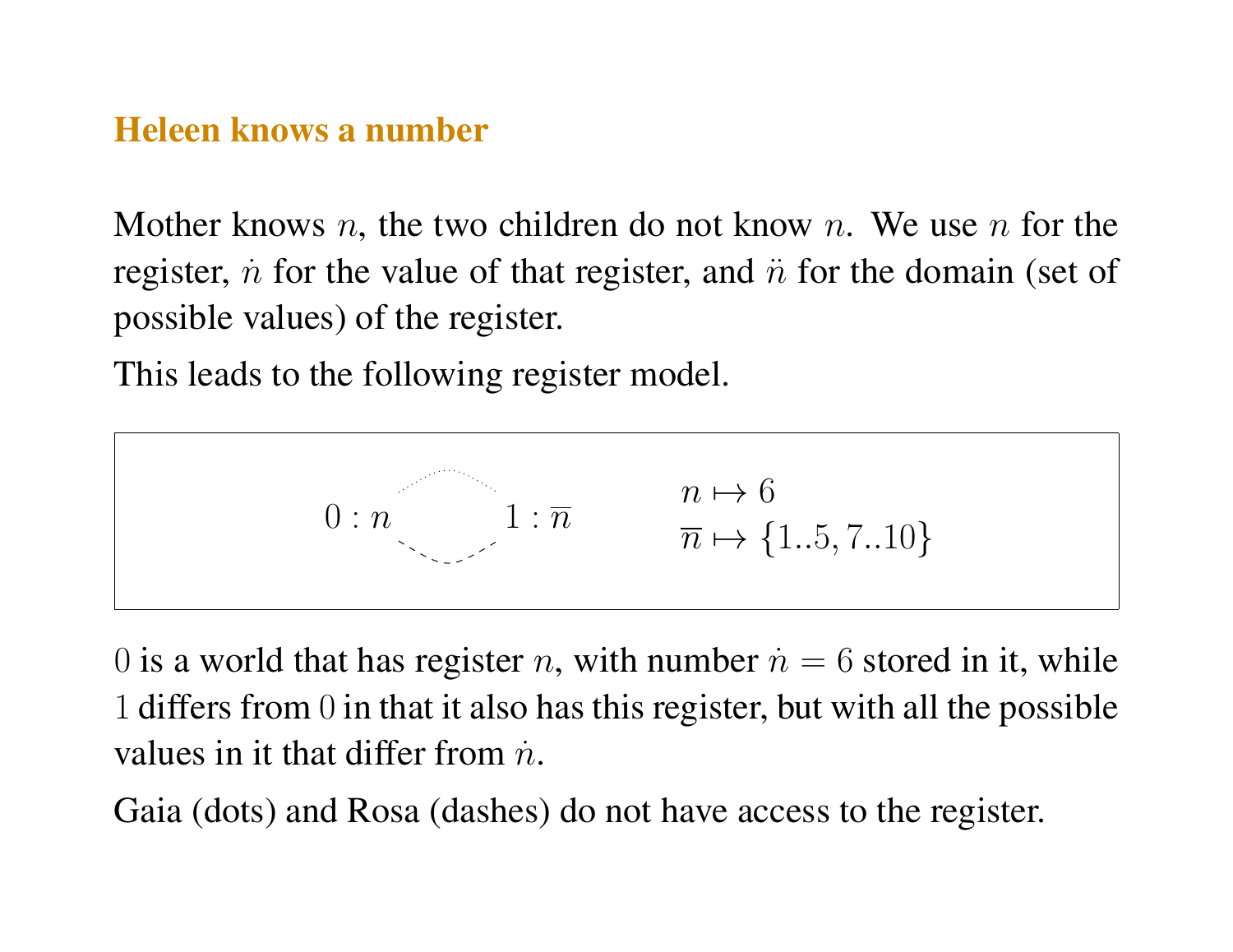#### Gaia Makes a Guess

Use g for the guess of Gaia. Gaia knows her guess, but has not yet revealed it to the others: solid lines for Heleen, dotted lines for Gaia, dashed lines for Rosa.



Without registers, this blows up to a model with 100 worlds.

k registers, each of m bits, blow up to  $(2^m)^k$  possibilities.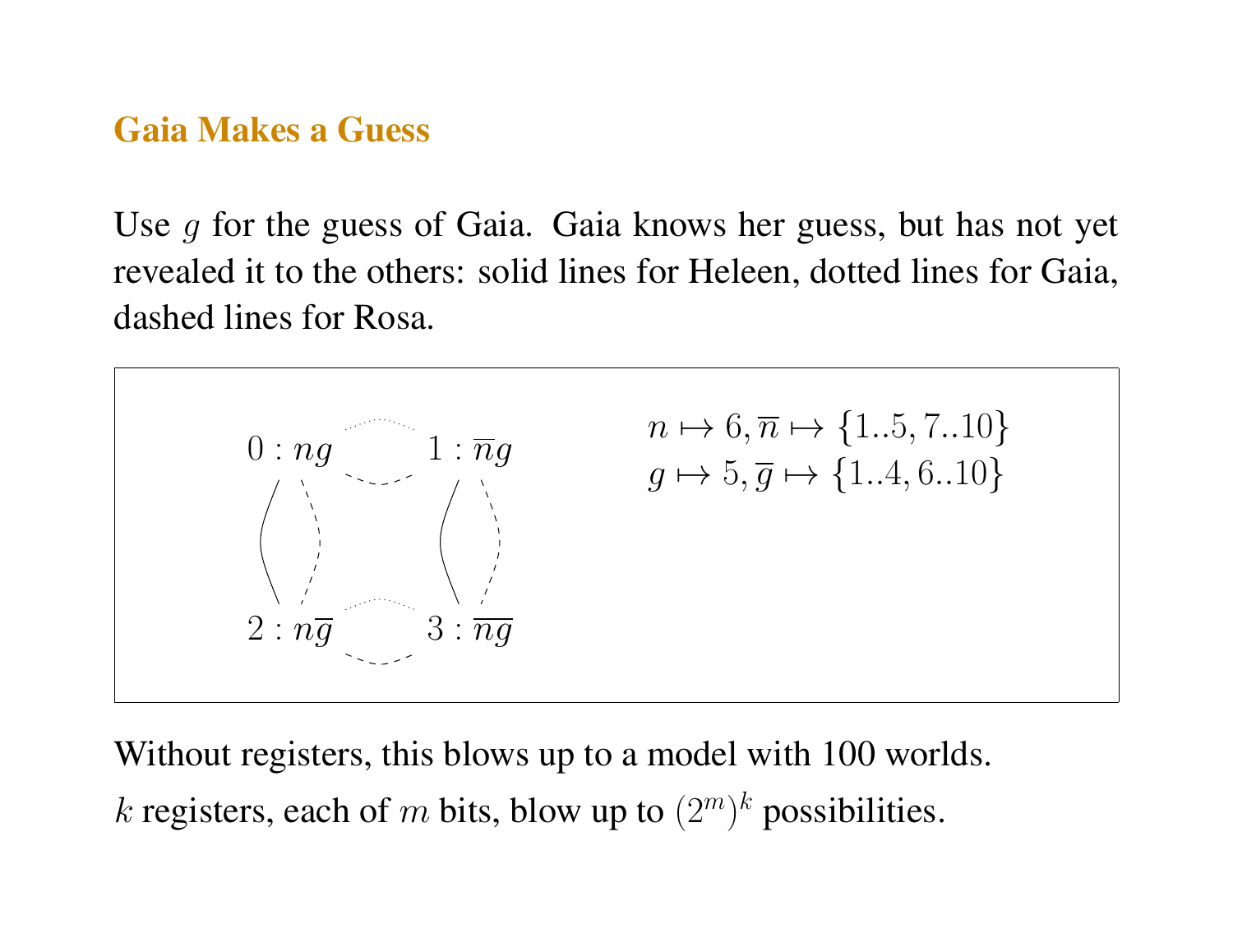#### After Gaia has Revealed the Contents of her Register

Gaia reveals the contents of her register:  $g = 5$ .

Gaia states her guess:  $n = q$ .

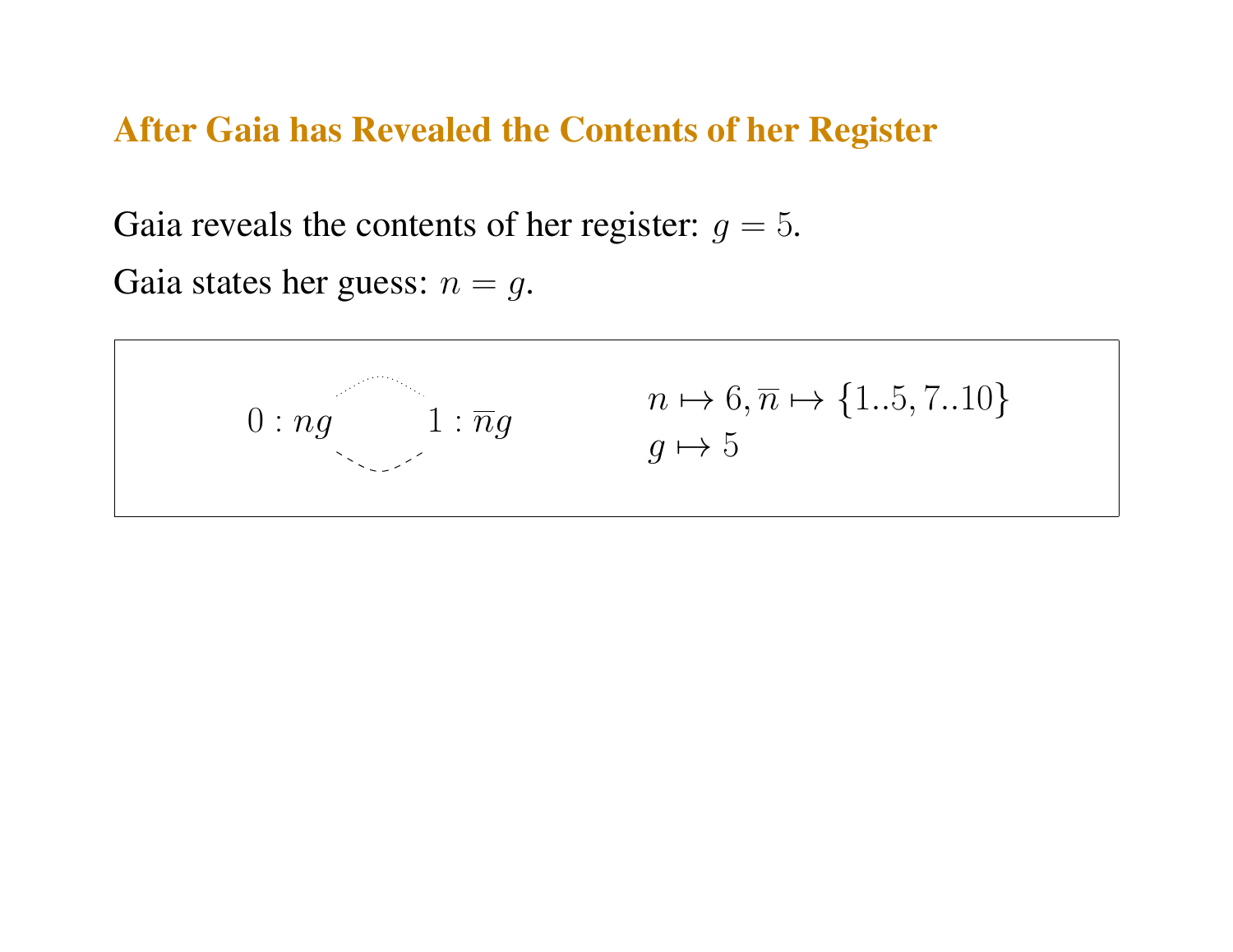#### After Heleen's Reply

Since  $\dot{n} \neq \dot{g}$  Heleen replies "you got it wrong", and we get:

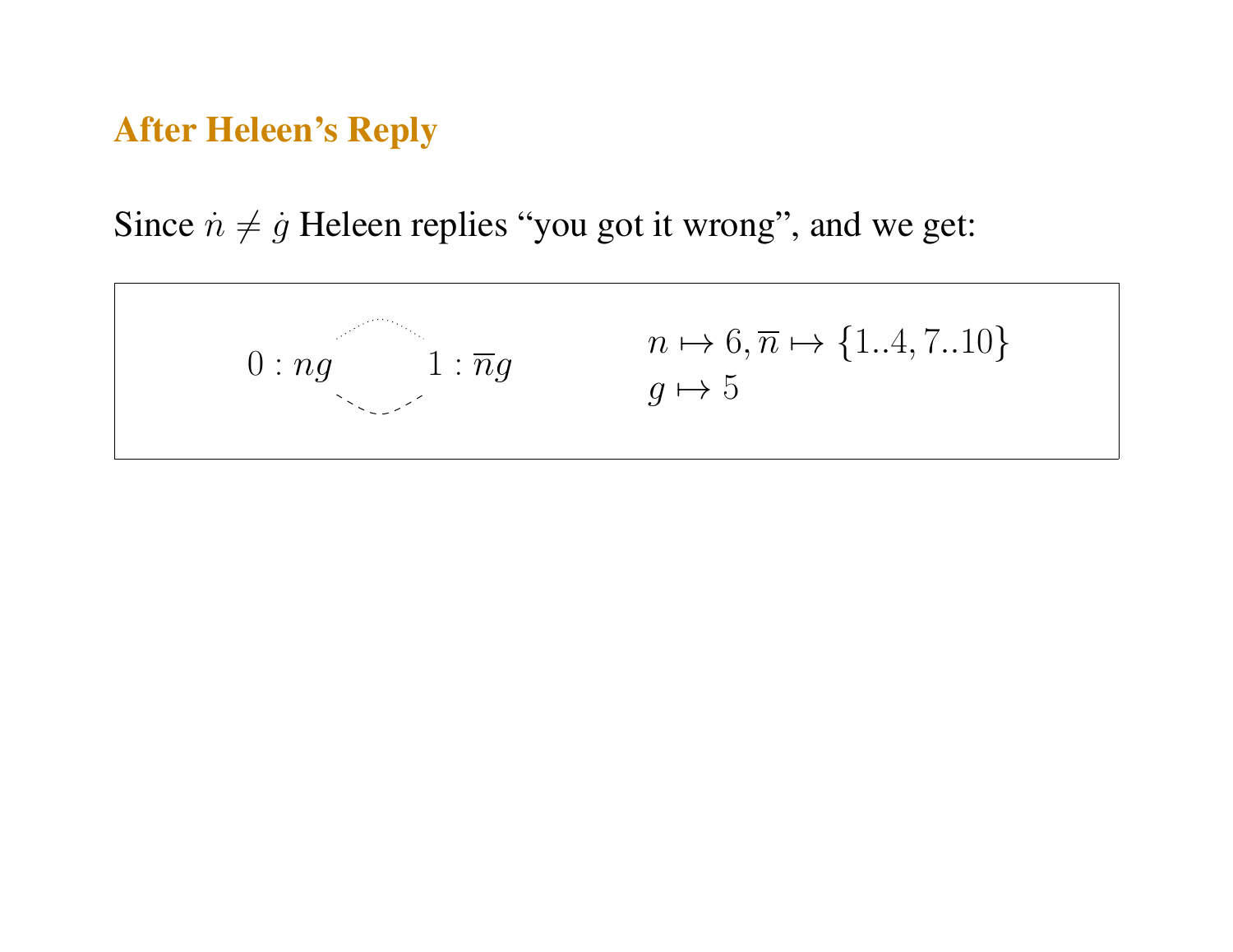#### Truth of Equality Statements in Register Models

- It seems reasonable to represent the announcement of Gaia's guess as the announcement of the equality statement  $q = \dot{q}$ .
- Since  $\overline{q}$  means that the register does contain a different value from  $\dot{q}$ , the statement  $q = \dot{q}$  is false in both  $\overline{q}$  worlds, so these drop out of the picture.
- Heleen can respond to Gaia's guess with  $n = g$  (this is what "you" guessed it" means: your guess equals my number).
- $n = q$  is different from  $n = \dot{n}$ .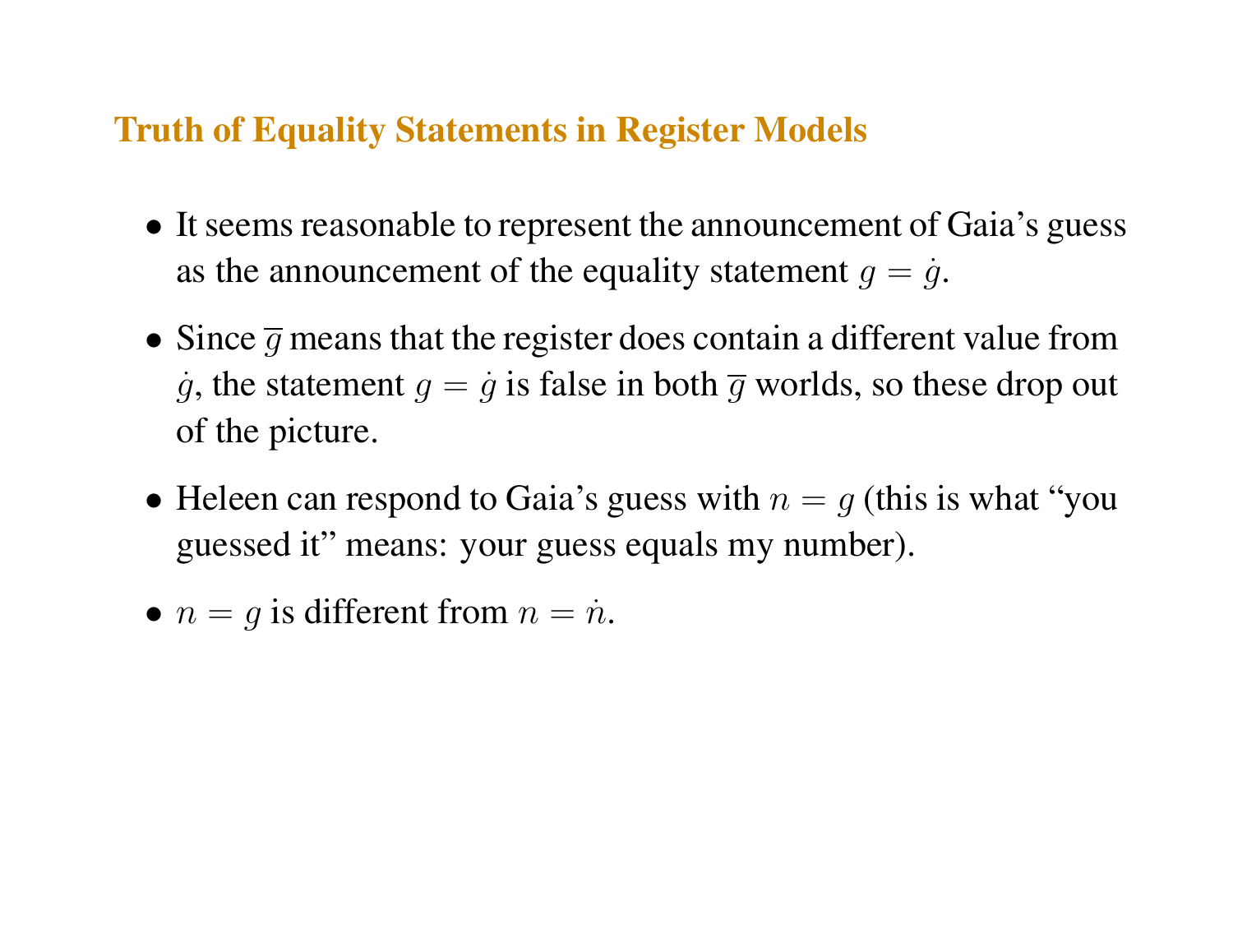#### Truth of (In)equality Statements in Register Models

- The difference between  $n = g$  and  $n = \dot{n}$  can perhaps be seen more clearly in the negative case.
- "You have it wrong" is paraprased as  $n \neq g$ , not as  $n \neq n$ .
- In a world where g and n are both true, the equality  $n = g$  can be checked by checking whether  $\dot{q} = \dot{n}$ .
- In a world where g is true and n false, the equality  $n = g$  means that every value of *n* except for  $\dot{n}$  equals  $g$ , which is certainly false (except in a domain with just two numbers, in case  $\dot{n}$  and  $\dot{g}$ are different).
- In a world where g and n are both false the equality  $n = g$  means that every value for g except g equals every value of n except  $\dot{n}$ , which is certainly false.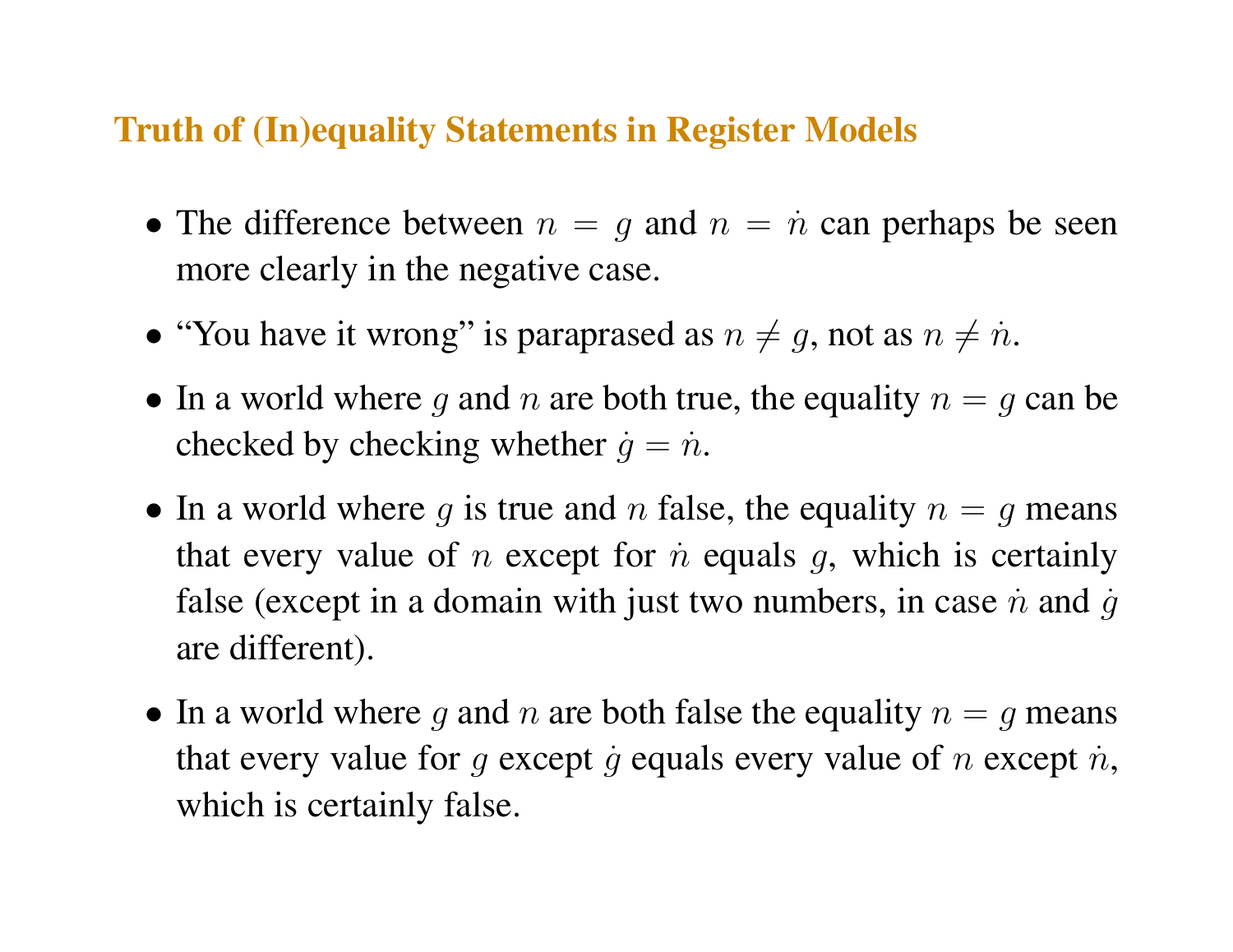Register Language for Guessing Games

Let p range over P and let N range over  $\mathbb Z$ . Let i range over the set of agents I.

$$
\varphi \ ::= \ \top \mid p \mid L_i \mid p = E \mid
$$
  
\n
$$
\neg \varphi \mid \varphi \land \varphi \mid K_i \varphi \mid [A] \varphi
$$

$$
E\ ::=\ p\mid N
$$

A is some update operation (see below).

 $L_i$  expresses that agent i is listening to announcements. Let  $G \subseteq I$ .  $L_G$  expresses that G are the listeners:

$$
L_G = \bigwedge_{i \in G} L_i \wedge \bigwedge_{i \notin G} \neg L_i.
$$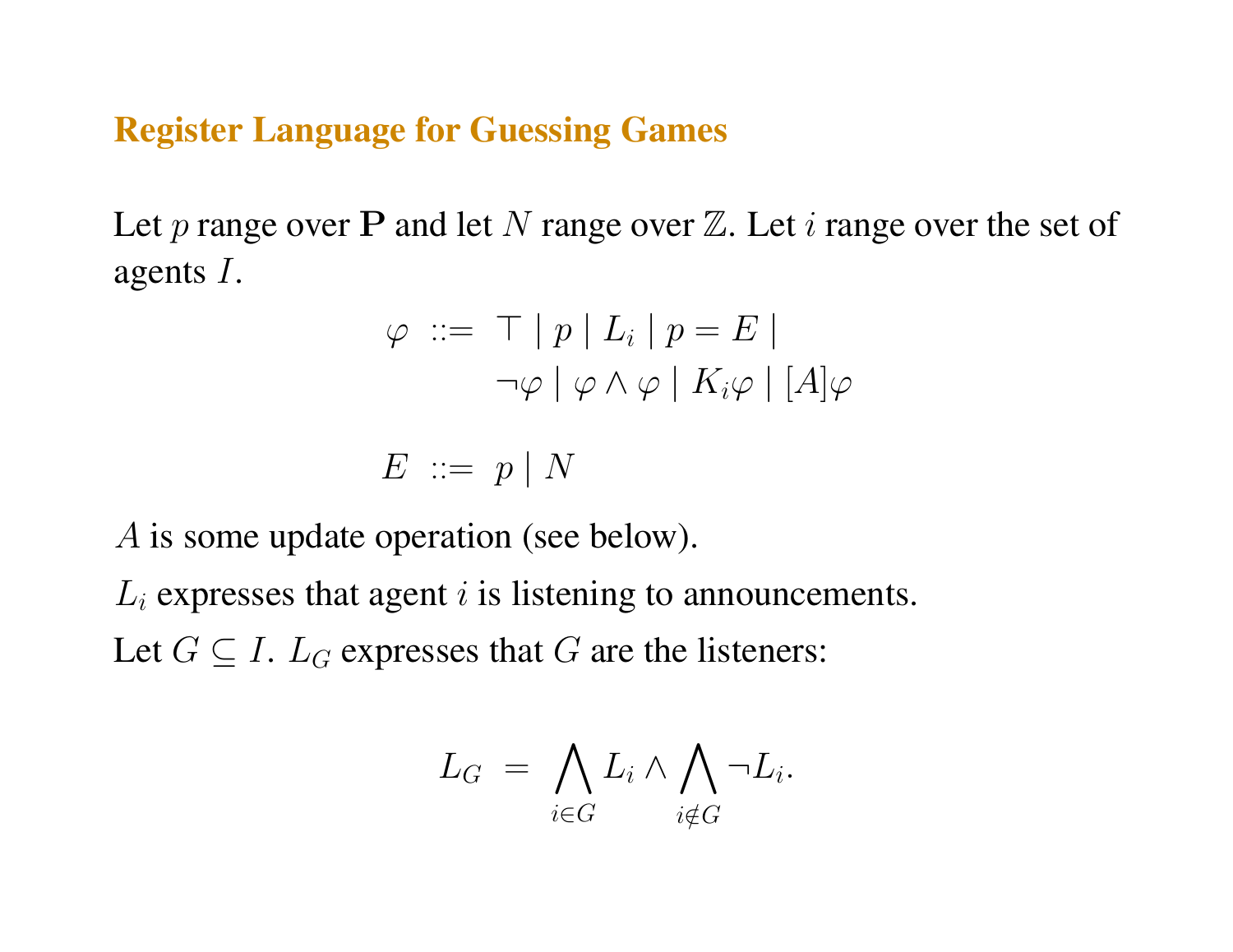## Update Operations

Revealing positive or negative information about p:

!  $p = E$ 

"You guessed it"

!  $p \neq E$ 

"Your guess was wrong"

Interpretations of !  $p = E$  and !  $p \neq E$  are action models in the sense of [BMS98].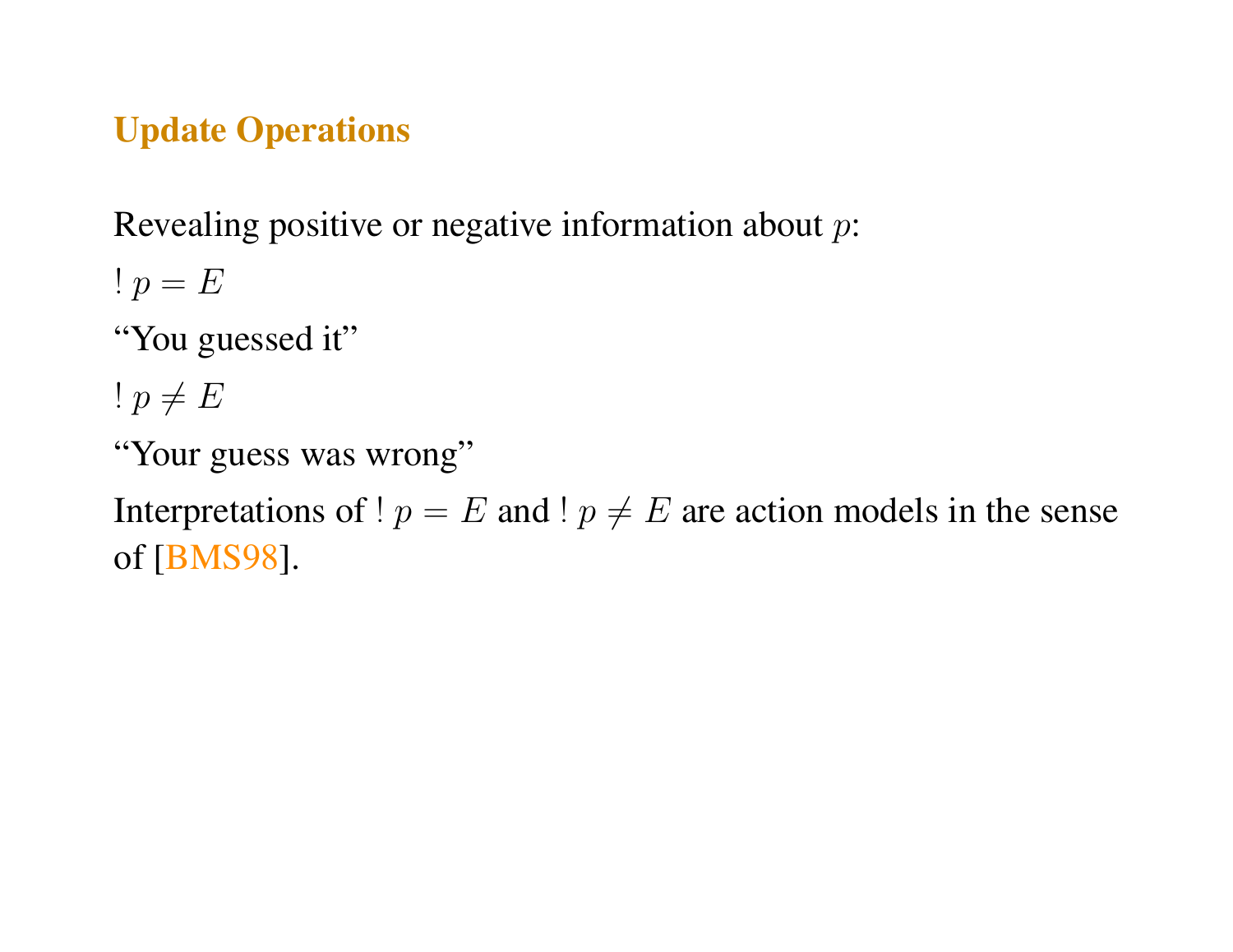#### Register Models

Let I be a finite agent set, let  $P$  be a denumerable set of propositions.

Definition 1 *A register model for* I *and* P *is a tuple*

$$
\mathcal{M} = (W,R,V,L,\dot{V},\ddot{V})
$$

*where*

- $\bullet$   $(W, R, V)$  is a multimodal S5 model for I and  $\mathbf{P} \cup \{L_i \mid i \in I\}$ ,
- $Q = (\bigcup_{w \in W} V_w) \cap \mathbf{P}$  *is finite*,
- $\bullet$   $L: W \rightarrow \mathcal{P}(I)$ ,
- $\bullet \, \dot{V}: W \to Q \to \mathbb{Z},$
- $\ddot{V}: W \to Q \to \mathcal{P}^{\text{fin}}(\mathbb{Z})$ , subject to constraints (below).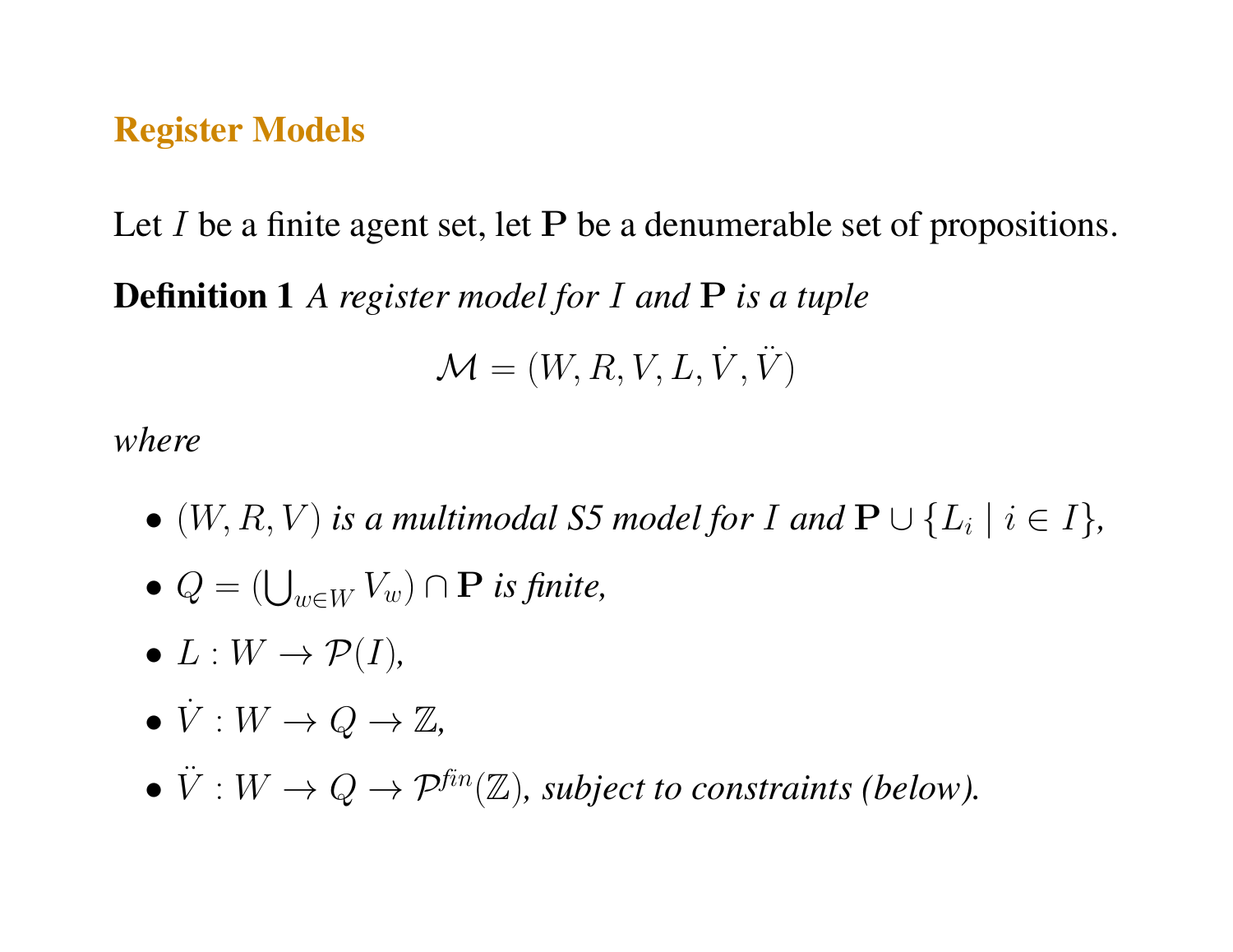### Register Models (2)

 $Q$  is the part of the vocabulary that is currently used (compare [ESW11]). Call this the active vocabulary of the model.

 $L: W \to \mathcal{P}(I)$  is a function that indicates which agents are listening to broadcasts in world  $w$ .

The function  $\dot{V}$  maps each  $w \in W$  to a function  $\dot{V}_w$  that maps all members of Q to integers.

The function  $\ddot{V}$  maps each  $w \in W$  to a function  $\ddot{V}_w$  that maps all members of Q to interpretation domains (finite sets of integers).

Constraints:

- for all  $w \in W, q \in Q$ :  $\dot{V}_w(q) \in \ddot{V}_w(q)$ .
- for all  $w \in W, q \in Q$ :  $2 \leq |\ddot{V}_w(q)| < \infty$ .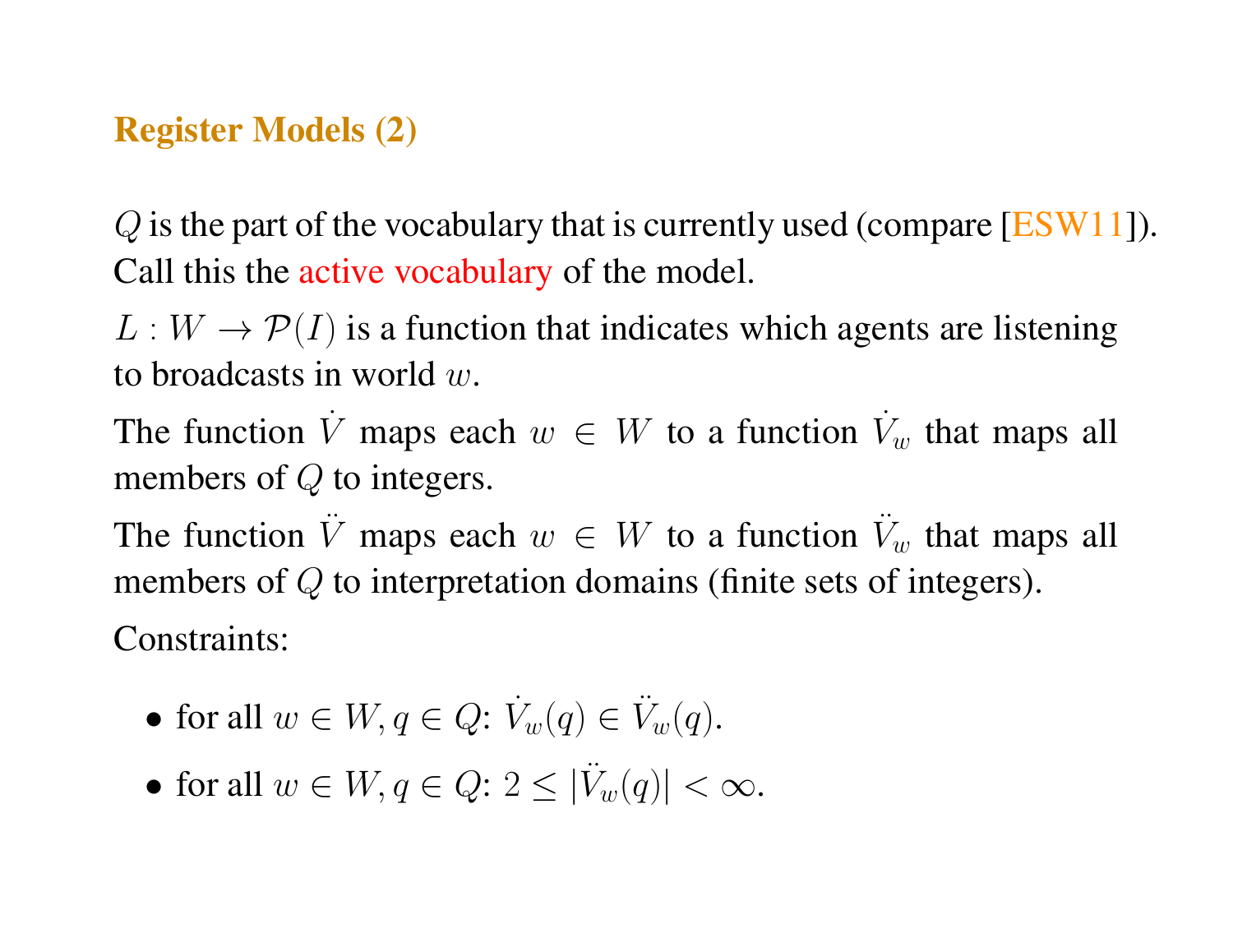#### Awareness Constraint

Agents are aware of their state of attention ([DHLoS13]):

- If  $L_i \in V_w$  then  $(w, w') \in R_i$  implies  $L_i \in V_{w'}$ .
- If  $L_i \notin V_w$  then  $(w, w') \in R_i$  implies  $L_i \notin V_{w'}$ .

In register models satisfying this constraint, the following formulas are true in every world:

$$
L_i \leftrightarrow K_i L_i.
$$
  

$$
\neg L_i \leftrightarrow K_i \neg L_i.
$$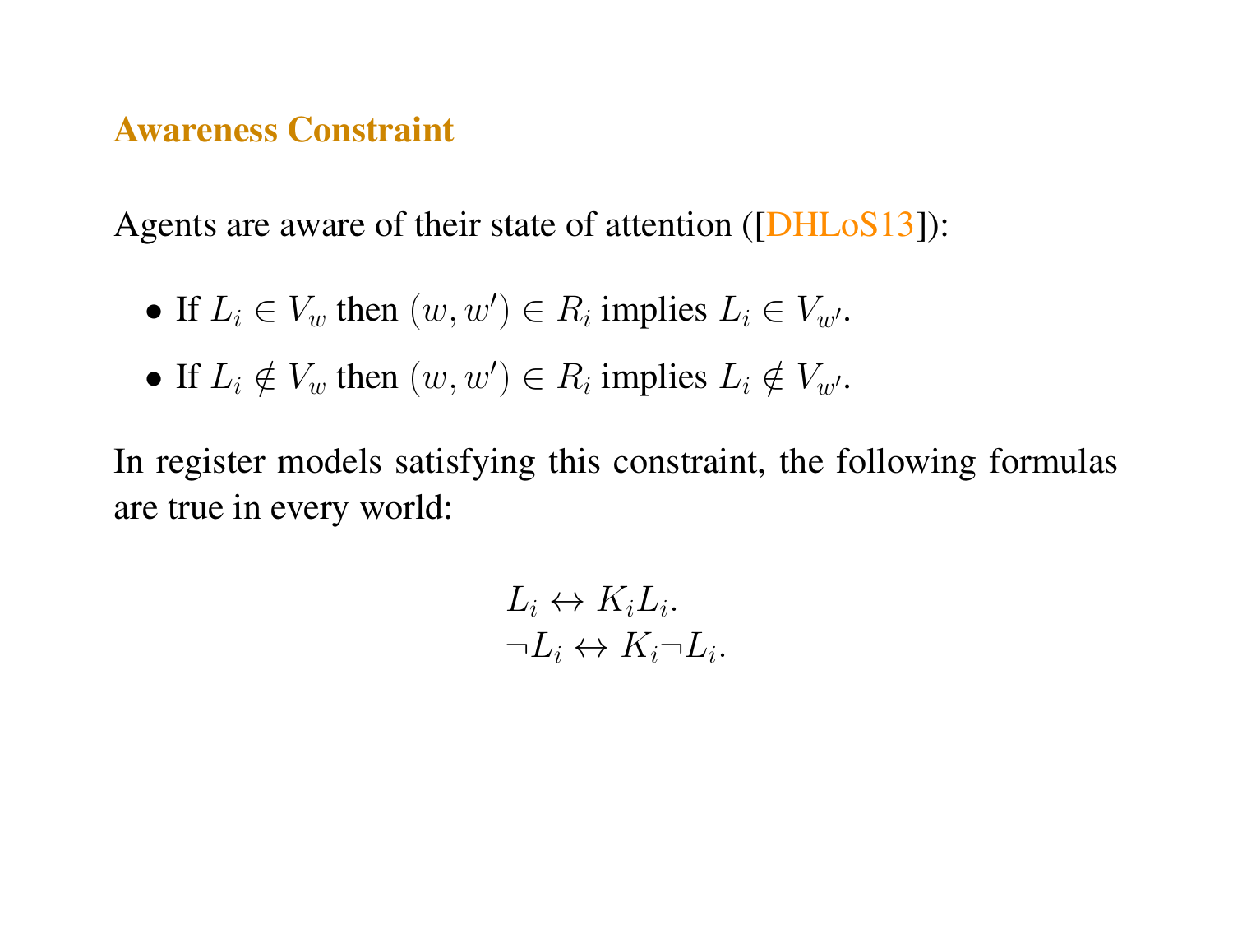#### Interpretation in Register Models

Definition 2 (Register Assignments) *Let a register model* M *with world set* W*, active vocabulary* Q *and register function* V¨ *be given.* The set of M-register assignments  $H\subseteq\mathbb{Z}^Q$  is the set of all functions  $h: Q \to \mathbb{Z}$  such that  $h(q) \in \bigcup_{w \in W} \ddot{V}_w(q)$  for all  $q \in Q$ .

**Definition 3 (Agreement)**  $h \in H$  agrees with w (notation  $w \to h$ ) *if it holds for all*  $q \in Q$  *that*  $h(q) \in V_w(q)$  *and moreover,*  $q \in V_w$  *iff*  $h(q) = \dot{V}_w(q)$ .

*For*  $w \in W$  *let*  $\llbracket w \rrbracket^{\mathcal{M}}$  *be the set*  $\{h \in H \mid w \multimap h\}.$ 

We will use these notions to define  $\mathcal{M}, w, h \models \varphi$  for h agreeing with w by recursion.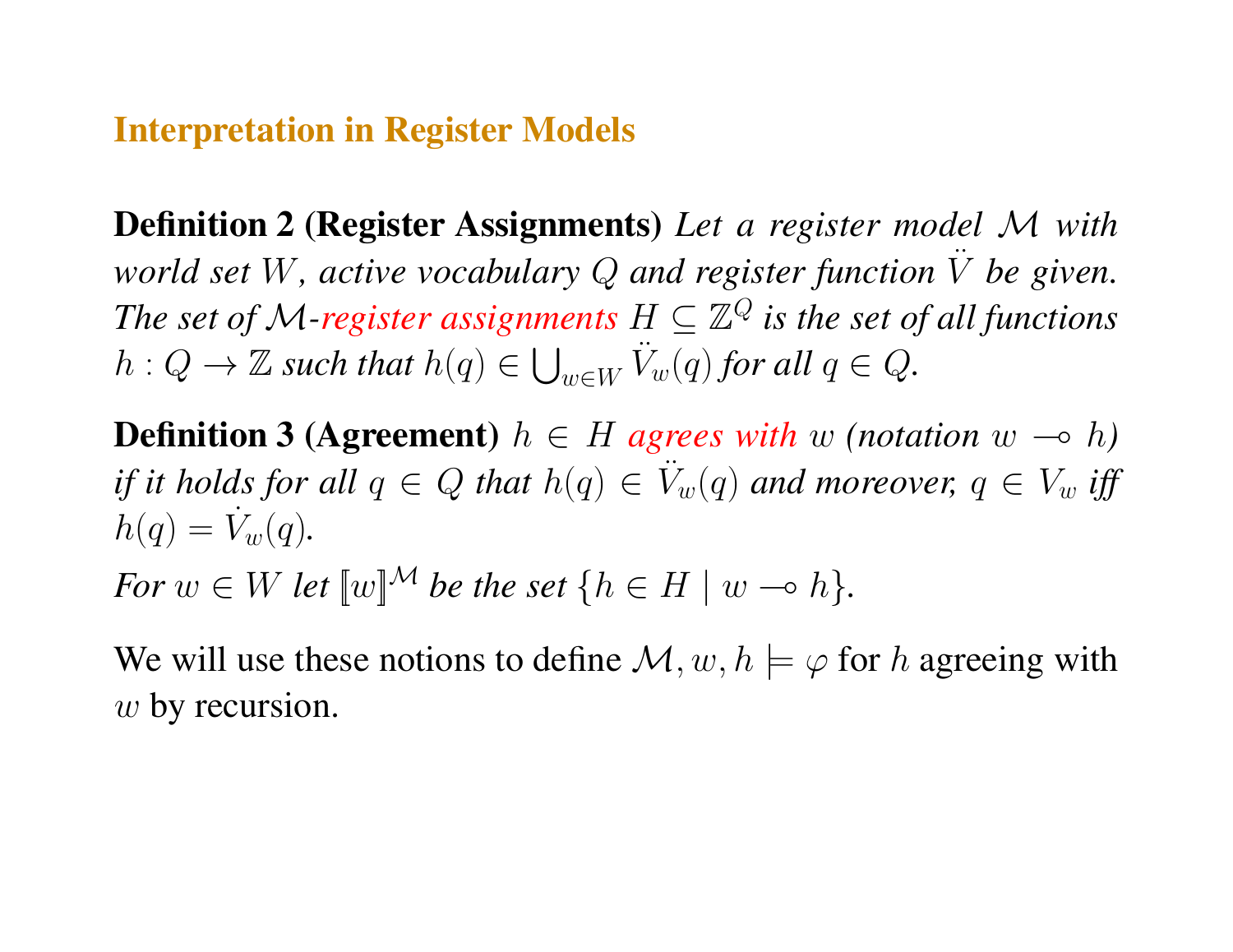### Examples of (Dis-)Agreement



The function  $h = \{n \mapsto 6, g \mapsto 5\}$  agrees with 0, but not with 1. The function  $h' = \{n \mapsto 3, g \mapsto 5\}$  agrees with 1 but not with 0.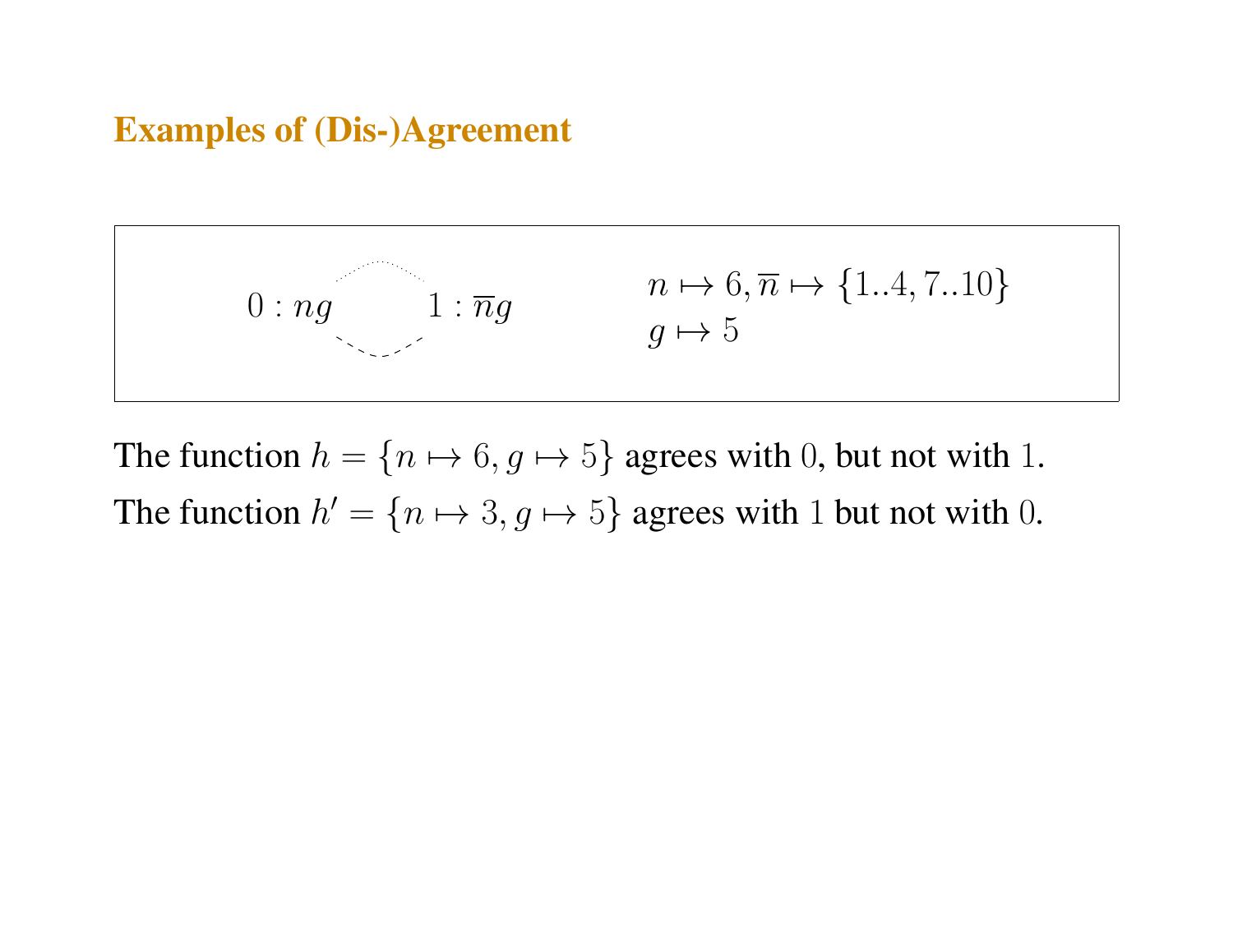Interpretation in Register Models:  $\mathcal{M}, w, h \models \varphi$ 

Let  $h$  be a register assignment that agrees with  $w$ .

$$
\mathcal{M}, w, h \models \top \quad \text{always}
$$
  

$$
\mathcal{M}, w, h \models p \text{ iff } p \in V(w)
$$
  

$$
\mathcal{M}, w, h \models L_i \text{ iff } i \in L(w)
$$
  

$$
\mathcal{M}, w, h \models p_1 = p_2 \text{ iff } h(p_1) = h(p_2)
$$
  

$$
\mathcal{M}, w, h \models p = N \text{ iff } h(p) = N
$$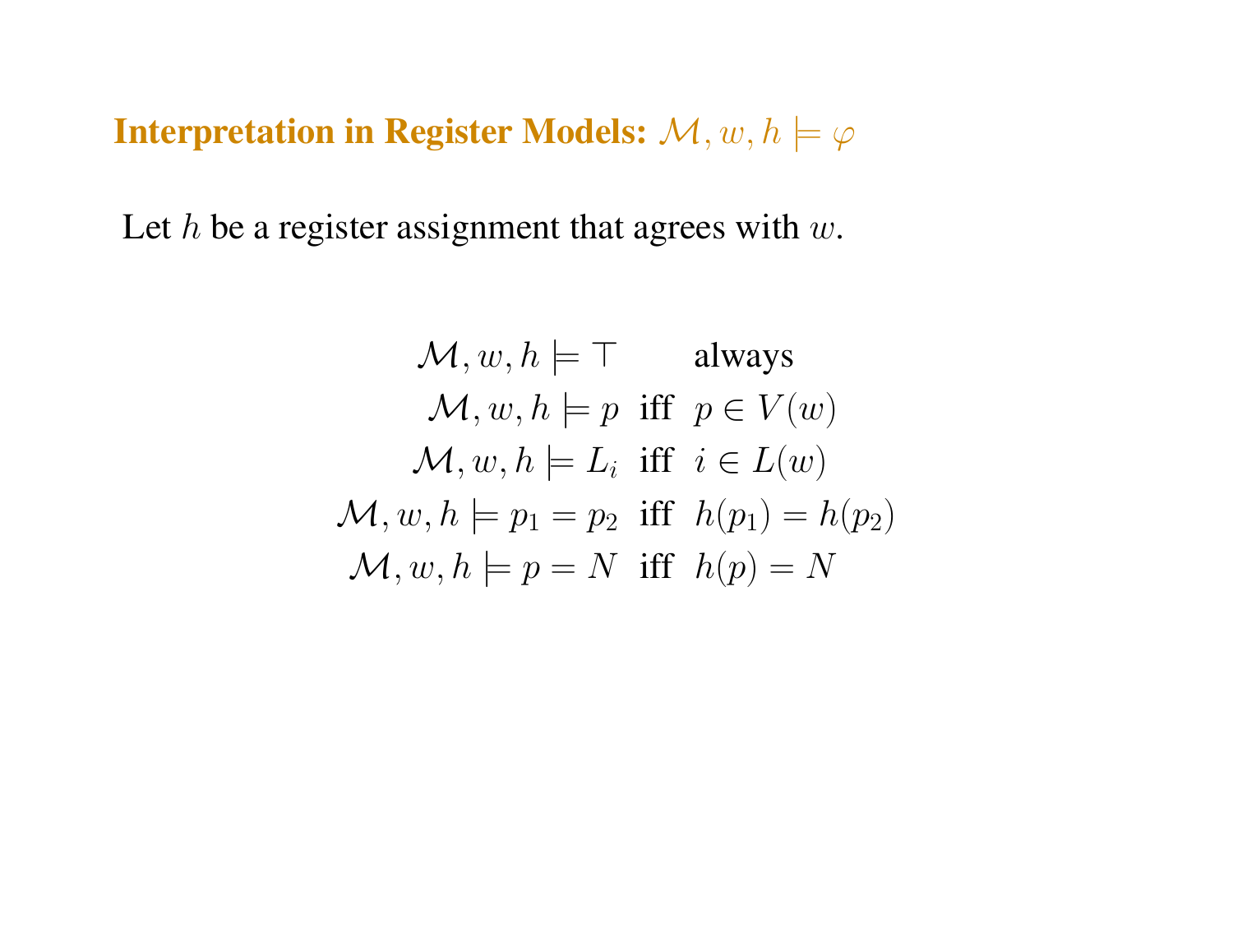$\mathcal{M}, w, h \models \neg \varphi$  iff not  $\mathcal{M}, w, h \models \varphi$  $\mathcal{M}, w, h \models \varphi_1 \land \varphi_2$  iff  $\mathcal{M}, w, h \models \varphi_1$  and  $\mathcal{M}, w, h \models \varphi_2$  $\mathcal{M}, w, h \models K_i \varphi$  iff  $(w, w') \in R_i$  and  $w' \multimap h'$  imply  $\mathcal{M}, w', h' \models \varphi$  $\mathcal{M}, w, h \models [P] \neq E] \varphi$  iff  $\mathcal{M}, w, h \models p = E$  implies  $\mathcal{M}', (w, e), h' \models \varphi$ where  $h' = \lambda(w, e) \mapsto h(w)$  $M' = M \circ A$  $\mathbf{A} = \fbox{$| \mathbf{e} |$} : p = E, e' : \mathsf{T}, e \stackrel{I-G}{\longleftrightarrow} e'$  $\circ$  is product update with adjustment of V G is such that  $\mathcal{M}, w, h \models L_G$ 

 $\mathcal{M}, w, h \models [! p \neq E] \varphi_2$  iff ...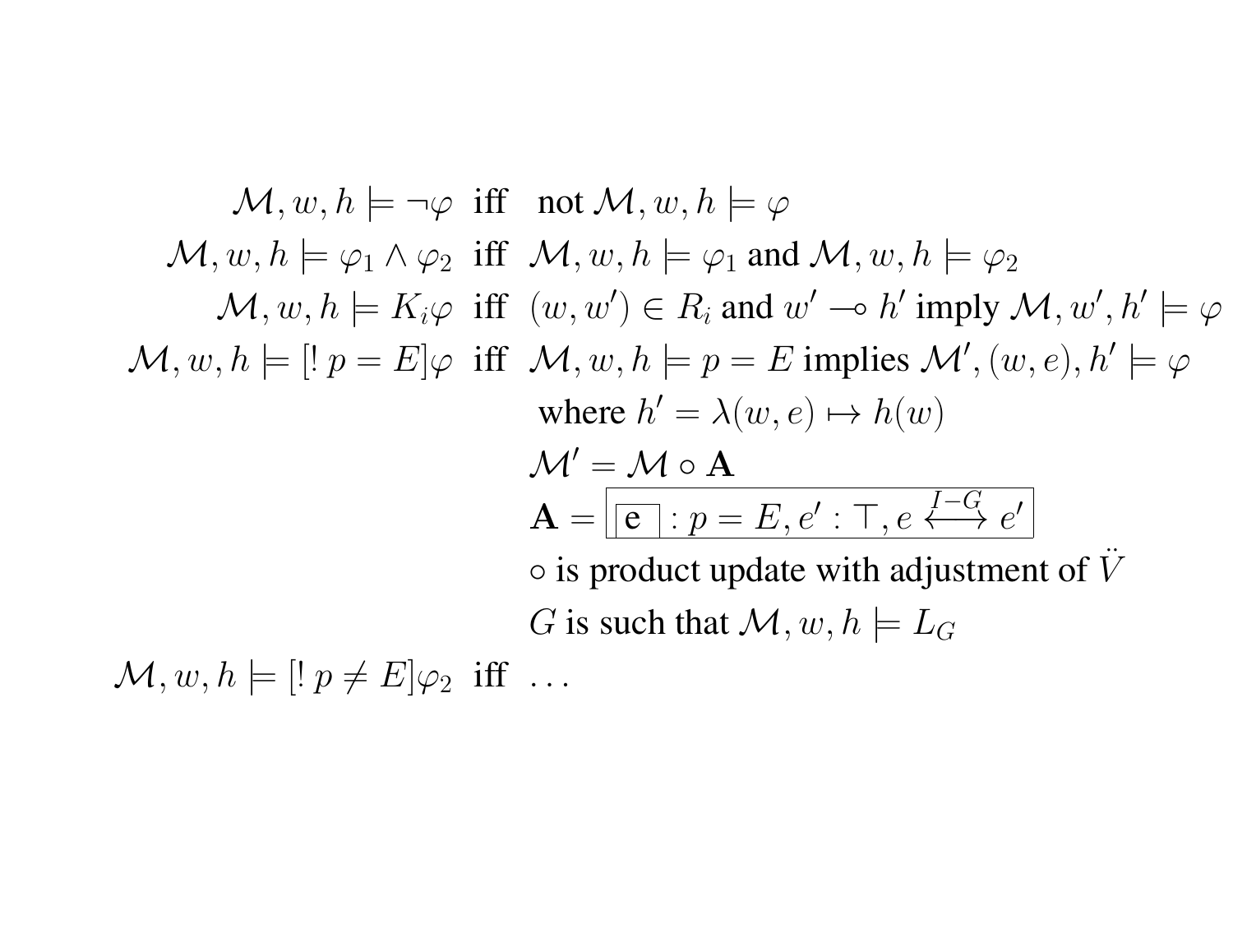### Truth and Falsity at a World

From truth at a register assignment to truth and falsity at a world:

$$
\mathcal{M}, w \models \varphi \text{ iff } \forall h \text{ with } w \multimap h : \mathcal{M}, w, h \models \varphi.
$$

$$
\mathcal{M}, w = \varphi \text{ iff } \forall h \text{ with } w \multimap h : \mathcal{M}, w, h \models \neg \varphi.
$$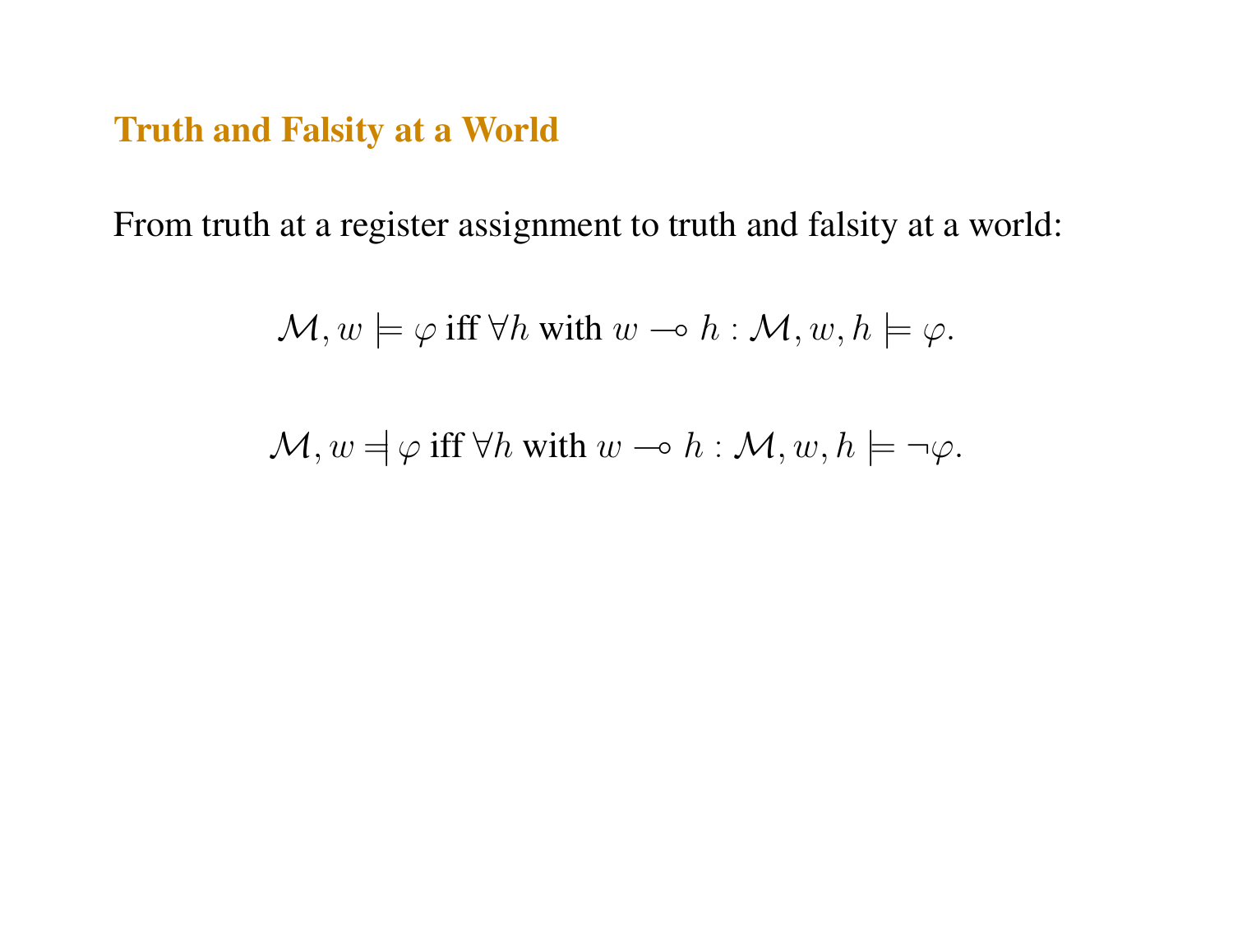# Truth Value Gaps



 $n = 7$  is false in 0.

 $n = 7$  is neither true nor false in 1.

 $n \neq 7$  is true in 0.

 $n \neq 7$  is neither true nor false in 1.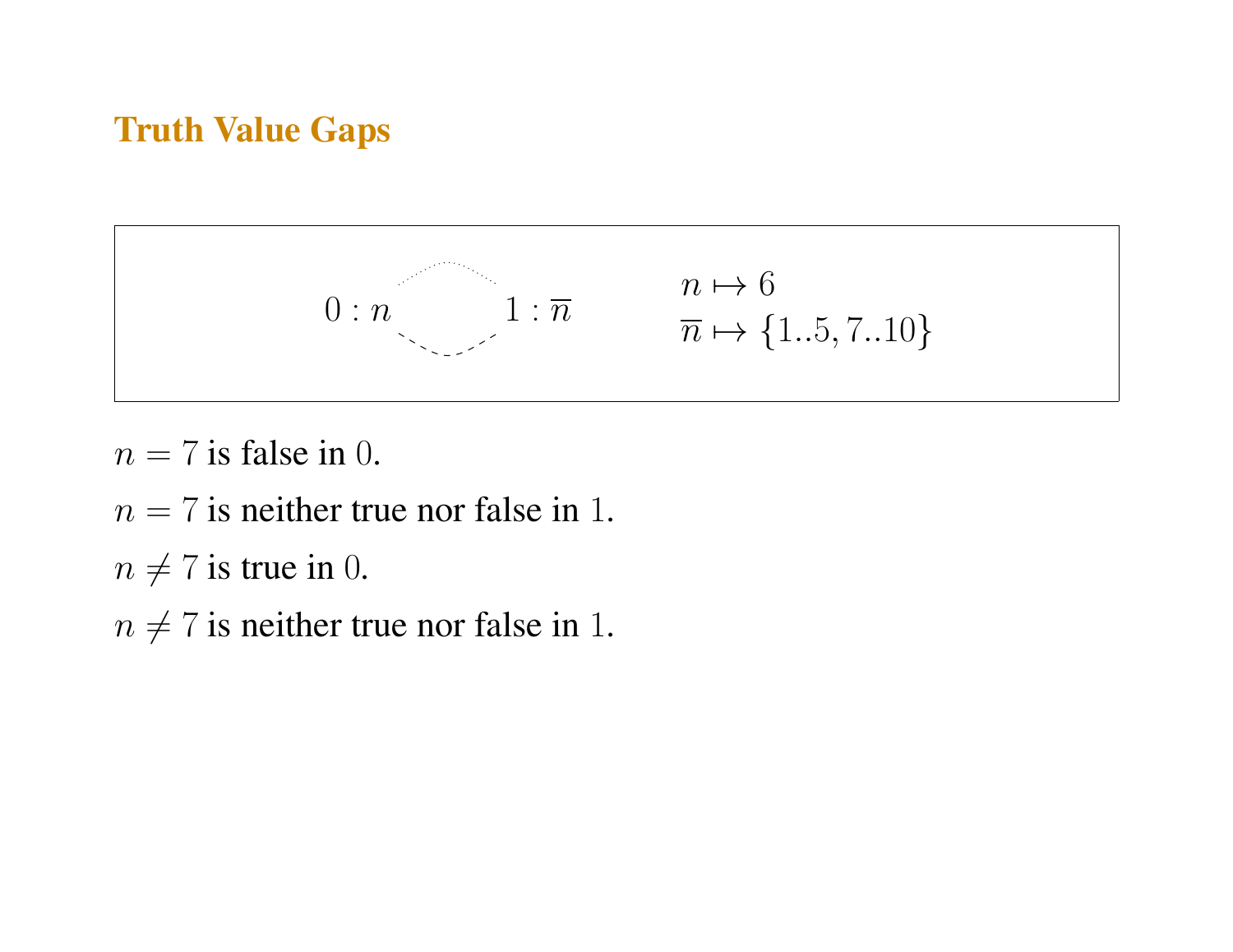#### $K_i$  closes the truth value gap

 $\mathcal{M}, w = K_i \varphi$  iff  $\forall h$  with  $w \multimap h : \mathcal{M}, w, h \models \neg K_i \varphi$ iff

 $\forall h$  with  $w \rightarrow h \exists w', h'$  with  $wR_iw', w' \rightarrow h'$  and  $\mathcal{M}, w', h' \models \neg \varphi$ iff

 $\exists h$  with  $w \rightarrow h \exists w', h'$  with  $wR_iw', w' \rightarrow h'$  and  $\mathcal{M}, w', h' \models \neg \varphi$ iff

 $\exists h$  with  $w \multimap h$  and  $\mathcal{M}, w, h \not\models K_i\varphi$ iff

 $\mathcal{M}, w \not\models K_i\varphi.$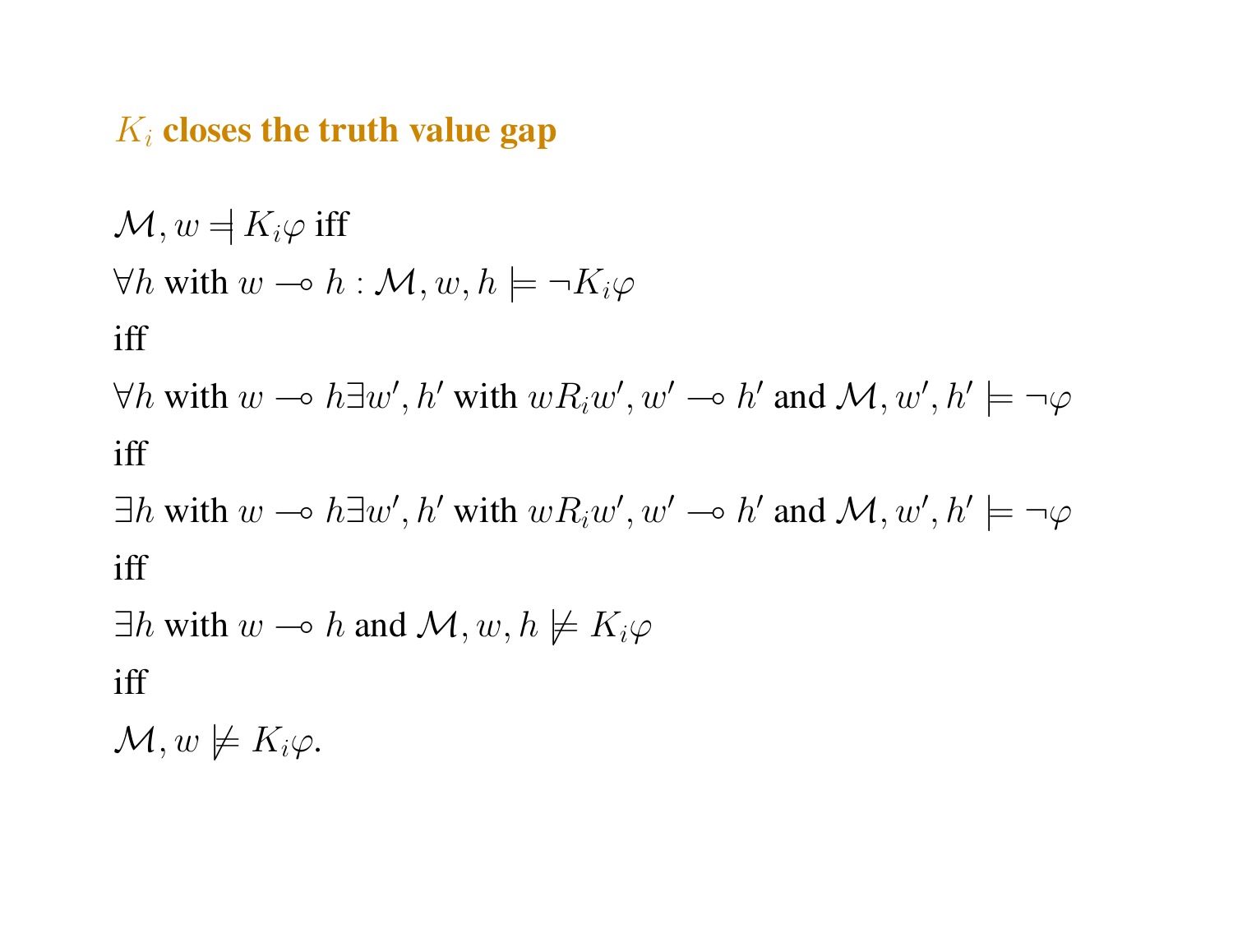### Update Example

$$
0: n, L_g \qquad 1: \overline{n}, L_g \qquad \frac{n \mapsto 6}{\overline{n} \mapsto \{1..5, 7..10\}}
$$

Suppose  $n \neq 5$  is announced. Since Gaia is listening, we get:

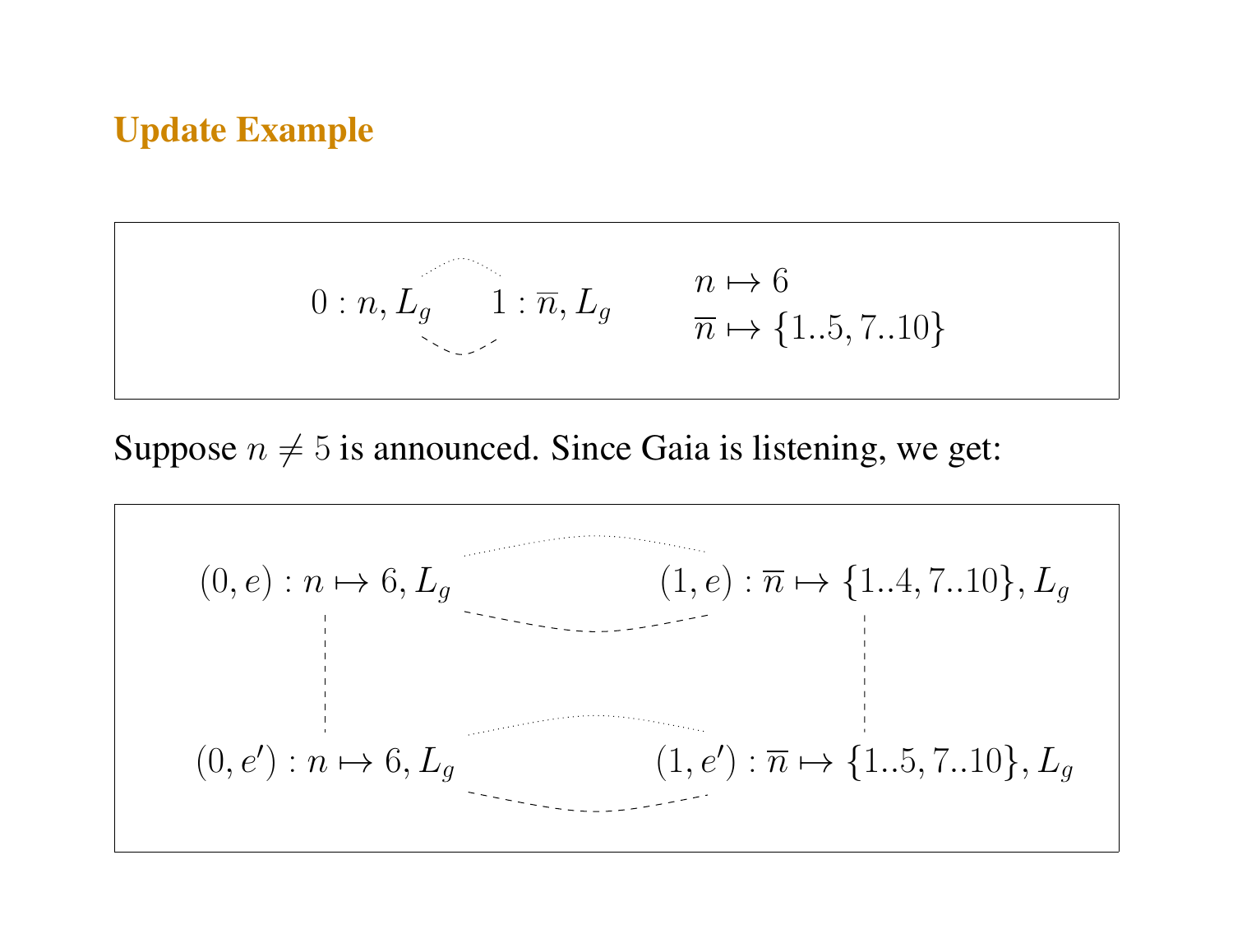### Now Let's Look at Probabilities



Numbers of agreeing assignments for register size 10. Numbers of agreeing assignments for register size of 32 bits.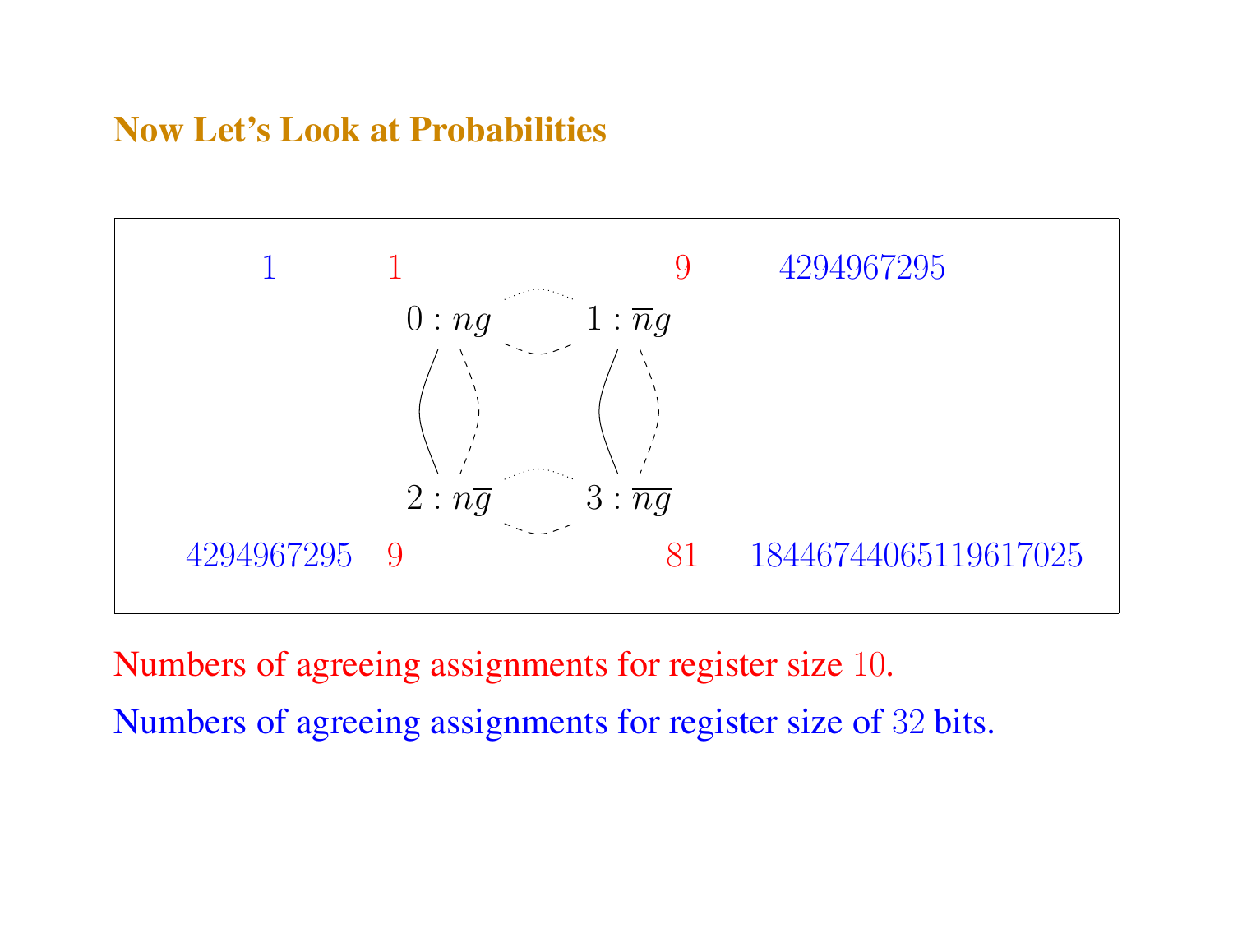## Now Let's Look at Probabilities



Numbers of agreeing assignments for register size 10.

Numbers of agreeing assignments for register size of 32 bits. With 64 bit size:  $(2^{64}-1)^2 = 340282366920938463426481119284349108225$ agreeing assignments for world 3.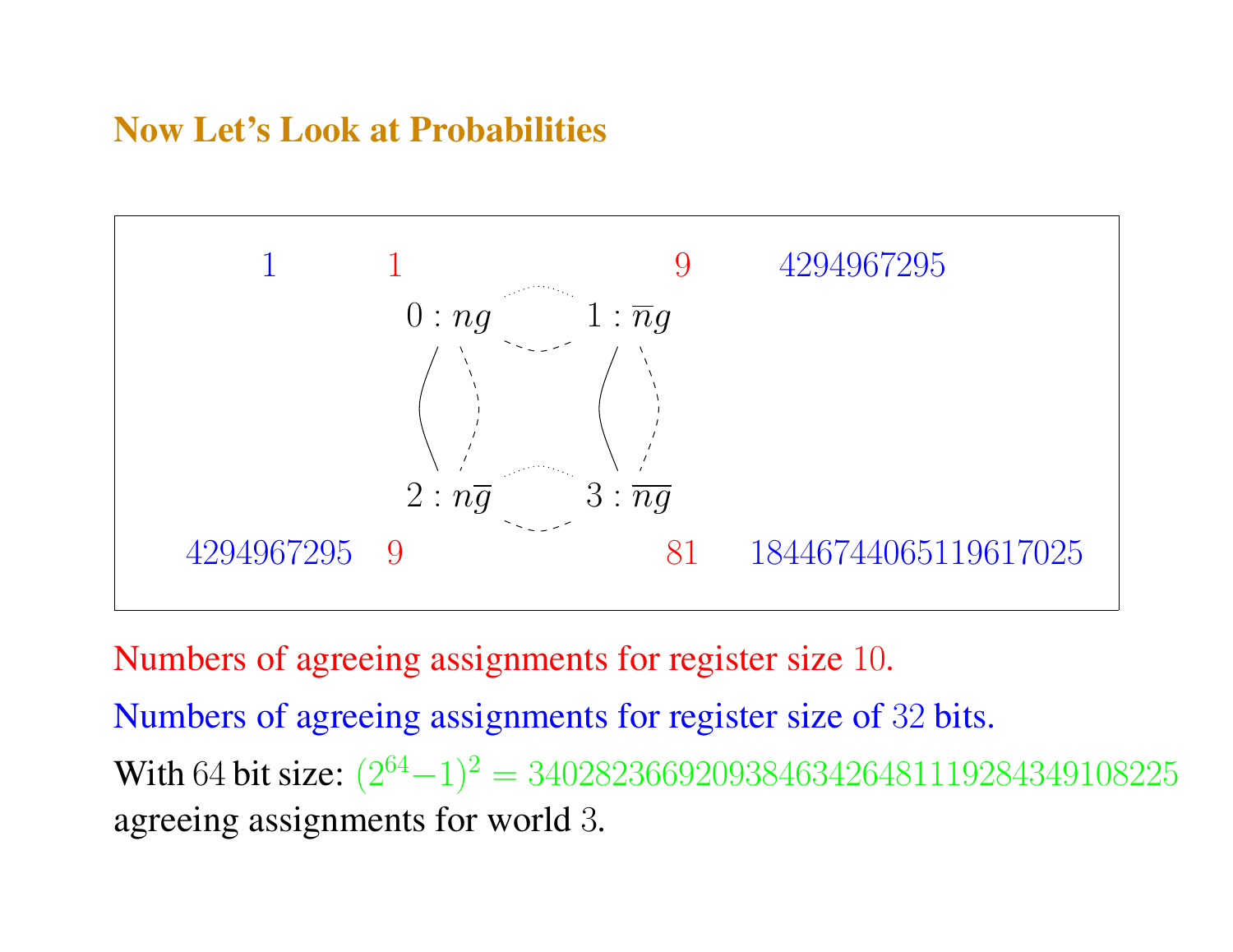### Monte Carlo Checking of (In)Equality Statements

Suppose the register size is large enough, say 64 bits. Then in a world where  $n$  is false, there are

 $2^{64} - 1 = 18446744073709551615$ 

possibilities for the value of  $n$ .

Thus, in a world where *n* is false, equality statements  $n = X$  will be false for almost all values X.

Equality and inequality statements can be checked by means an approximate (Monte Carlo) model checking algorithm.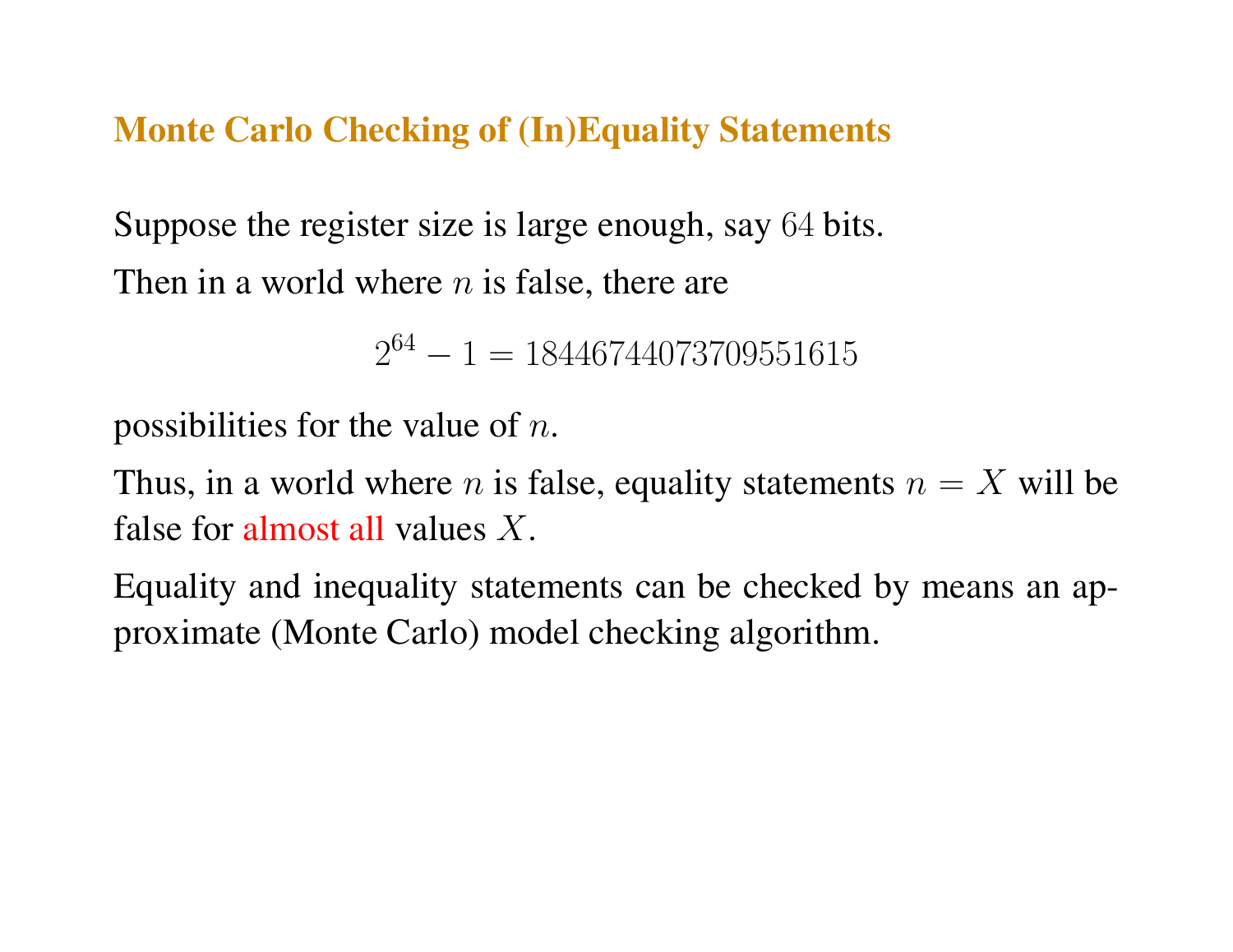### Monte Carlo Style Model Checking

 $\mathcal{M}, w \models \varphi$  iff for "enough" h with  $w \multimap h : \mathcal{M}, w, h \models \varphi$ .

Method:

- Randomly generate a list of n agreeing assignments  $h_1, \ldots, h_n$ for w.
- Check  $\mathcal{M}, w, h_i \models \varphi$  for each  $h_i$  in the list.
- The probability that there is disagreement among the outcomes can be made arbitrarily small.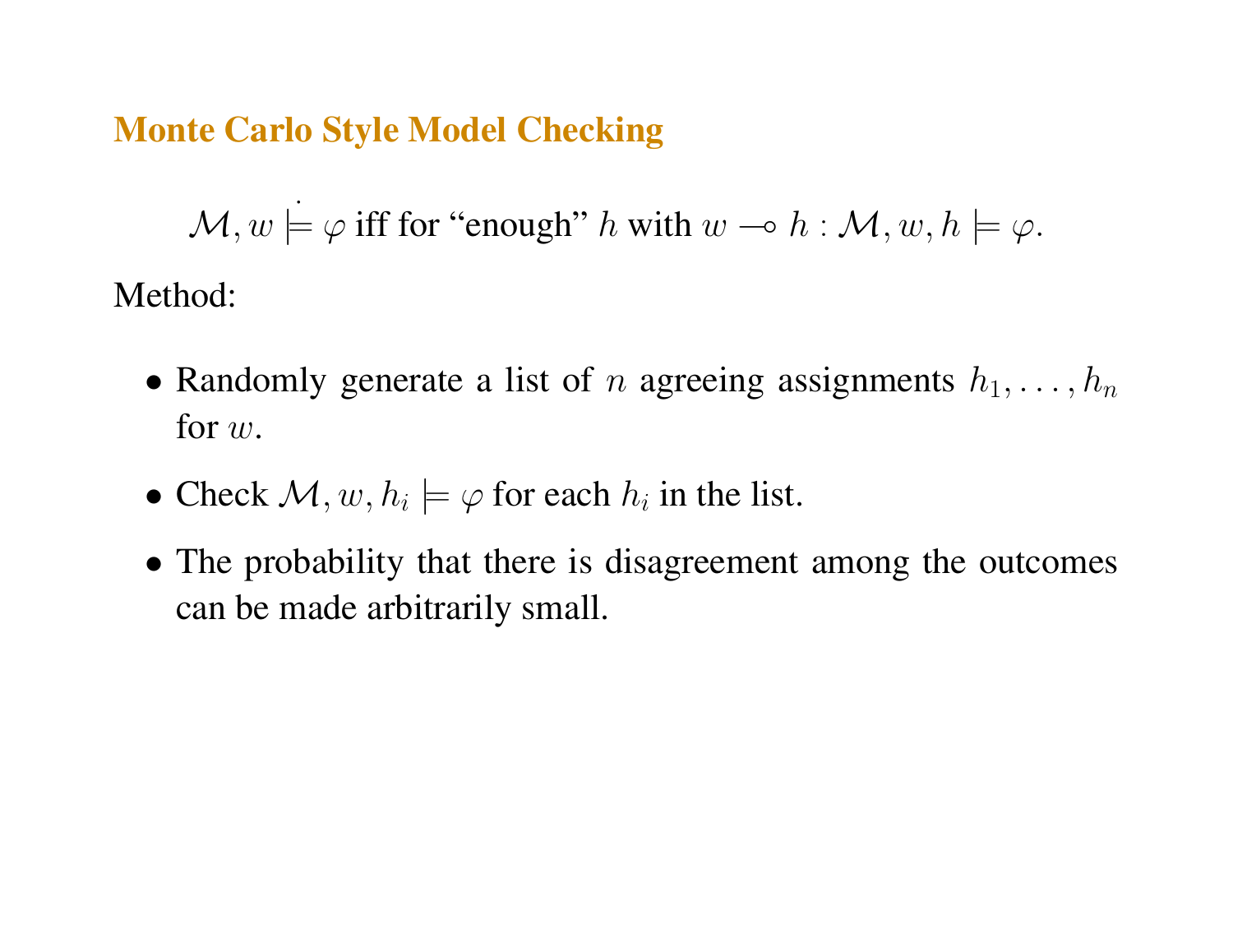## Truth Value Gaps Almost Closed

$$
0:n \mapsto 6 \qquad 1:\overline{n} \mapsto \{M = -2^{63}..2^{63} - 1\} - \{6\}
$$
  
18446744073709551615

- $n = 7$  is false in 0.
- $n = 7$  is almost false in 1.
- $n \neq 7$  is true in 0.
- $n \neq 7$  is almost true in 1.

Article of faith of cryptanalysis: "Brute force attacks on number secrets are impossible."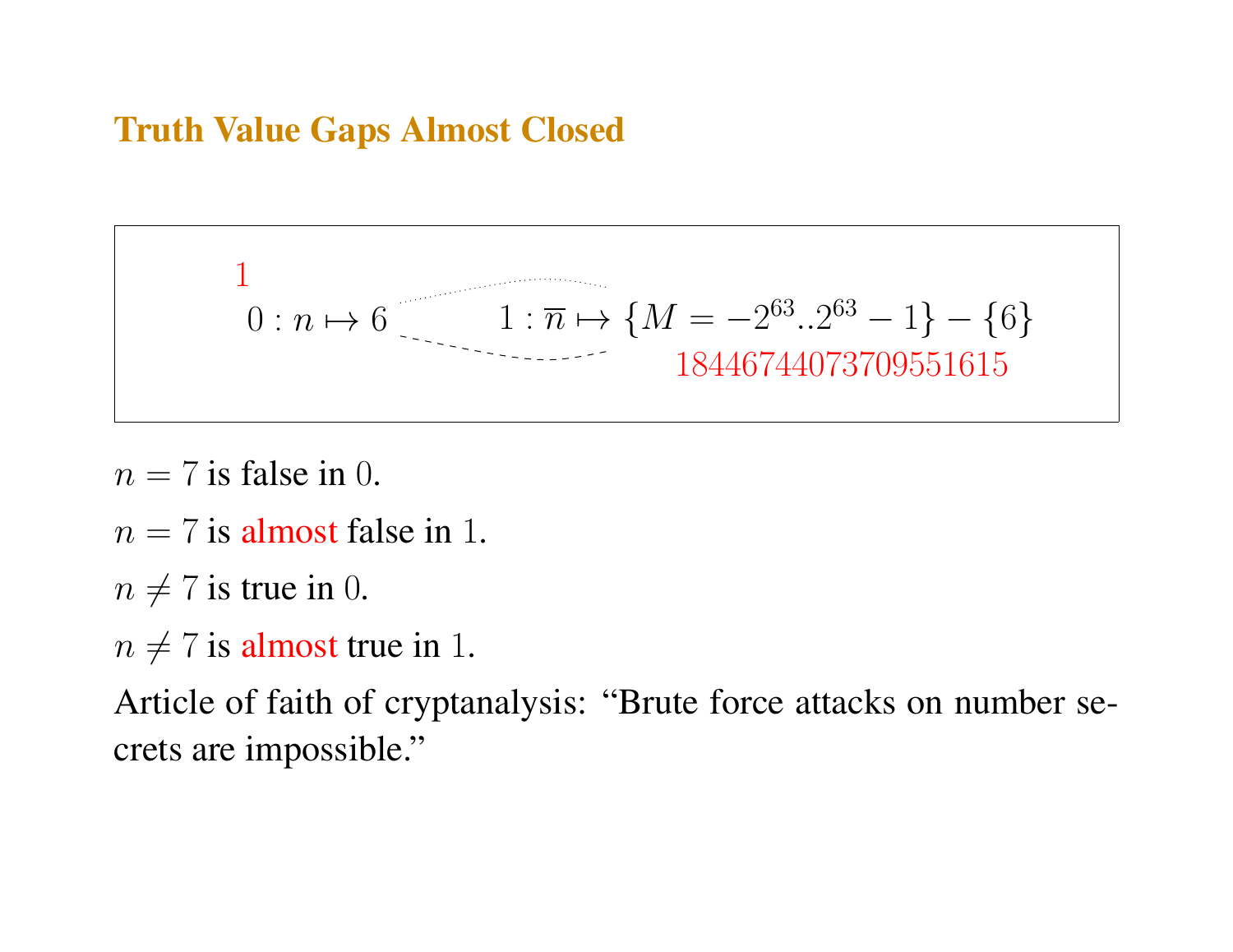#### Register Creation

Fix a large register size. Let  $M.K$  be the bounds of the register (say  $M = -2^{63}, K = 2^{63} - 1$ .

Add to the language:

$$
\varphi ::= [p \stackrel{i}{\leftarrow} N] \varphi
$$

 $p \stackrel{i}{\leftarrow} N$  is the command to link p to the integer number N with the link known only to agent i. It is assumed that  $N$  fits the register size. Interpretation:  $[p \stackrel{i}{\leftarrow} N]$  as the action model (in the sense of [BMS98]):

$$
\ddot{p} := \{M..K\}, \dot{p} := N, M \le N \le K,
$$
  

$$
\boxed{e} : p := \top, e' : p := \bot, e \stackrel{I - \{i\}}{\longleftrightarrow} e'
$$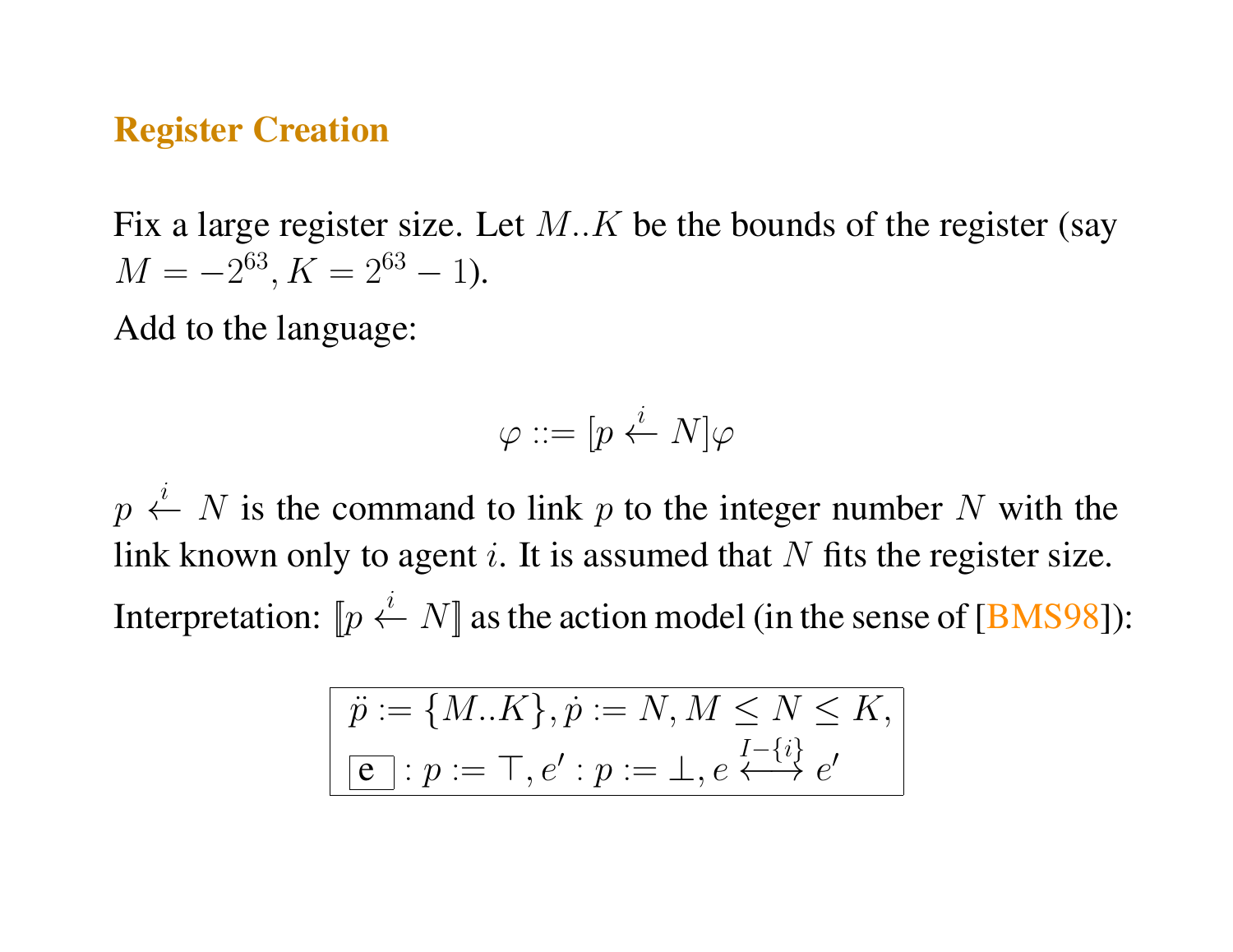### Update Example

Start with the blissful ignorance unit model:

0

Execute this command series:  $n \stackrel{h}{\leftarrow} 6$ ;  $g \stackrel{g}{\leftarrow} 5$ ;  $\ln \neq g$ .

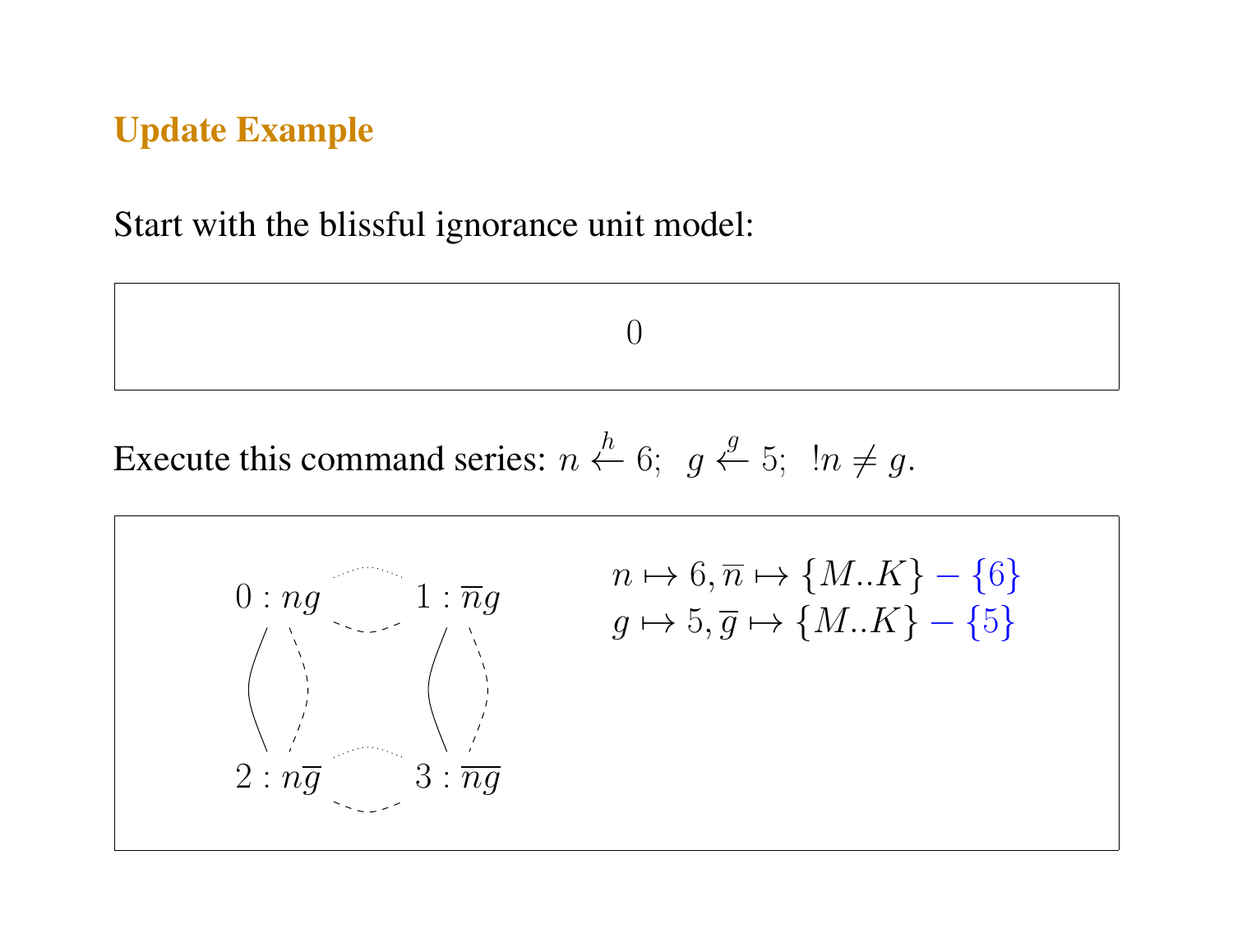**Communication:** "a sends  $\varphi$  to  $b$ "

Sequence of commands:

? $K_a\varphi$ ; Open b;  $\varphi$ ; Close b

- $?K_a\varphi$  tests whether  $K_a\varphi$  is true in the actual world.
- Open b adds b to the set of agents that are listening.
- $\varphi$  is the announcement of  $\varphi$ .
- Close b removes b from the set of agents that are listening.
- As far as b is concerned, the information  $\varphi$  could come from anywhere: no authentication.
- Anyone who is listening receives the info: the channel is insecure.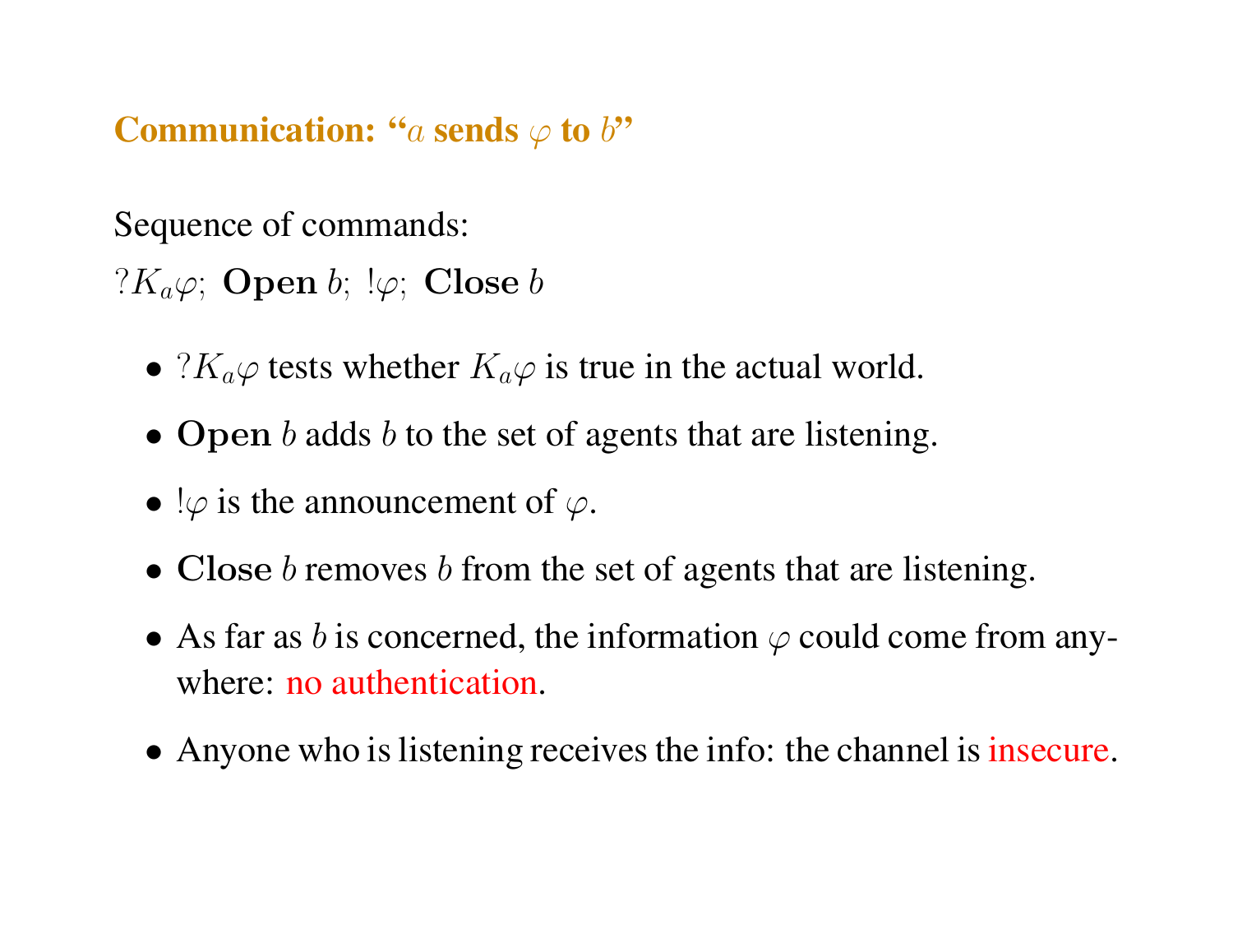#### Feasible Computation

- Fast algorithms for primality testing (e.g., the probabilistic Miller-Rabin test [Mil76, Rab80]).
- Fast algorithms for co-primality testing (Euclid's GCD algorithm).
- Fast algorithms for finding modular inverses (Euclid's extended GCD algorithm).
- Fast algorithms for addition and multiplication modulo, and for exponentiation modulo (see, e.g., [DK02, PP09]).
- + Articles of faith: factorisation, discrete logarithm, ..., are not feasible.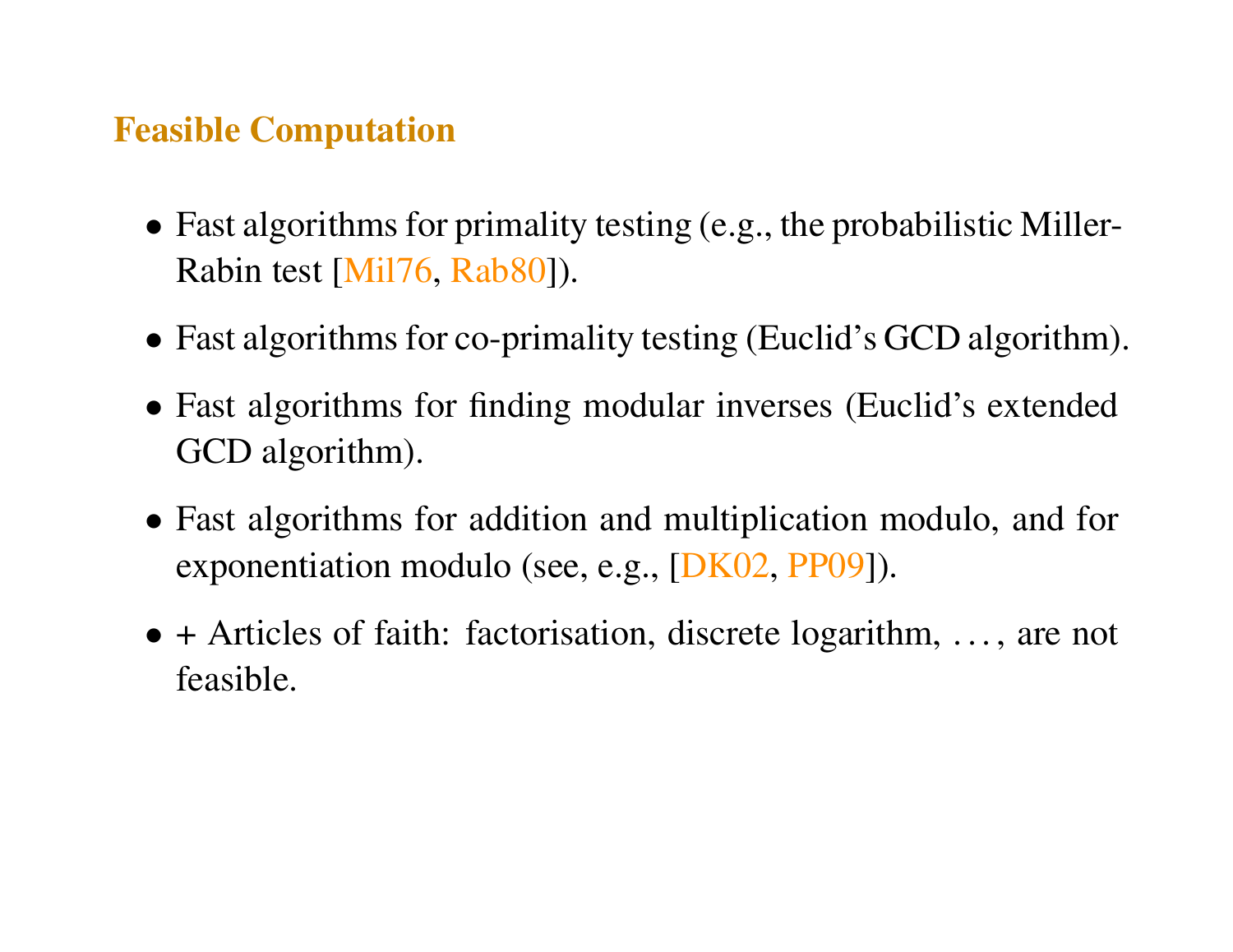#### Extending the Register Language with Protocols

Let a countable set  $P$  of basic proposition letters and a finite set  $I$  of agents be given. Let  $p$  range over P and  $i$  over I. Let  $N$  range over  $\mathbb Z.$ 

Let  $f(\vec{p})$  express any feasible computation from natural numbers named by  $\vec{p}$ .

$$
\varphi ::= \top | p | L_i | p = E | \neg \varphi | \varphi \land \varphi | K_i \varphi | [A] \varphi
$$
  
\n
$$
E ::= p | N
$$
  
\n
$$
A ::= \textbf{Open } i | \textbf{Close } i | ! \varphi | ? \varphi | p \stackrel{i}{\leftarrow} N | p \stackrel{i}{\leftarrow} f(\vec{p}) |
$$
  
\n
$$
A; A | \textbf{if } \varphi \textbf{ then } A \textbf{ else } A
$$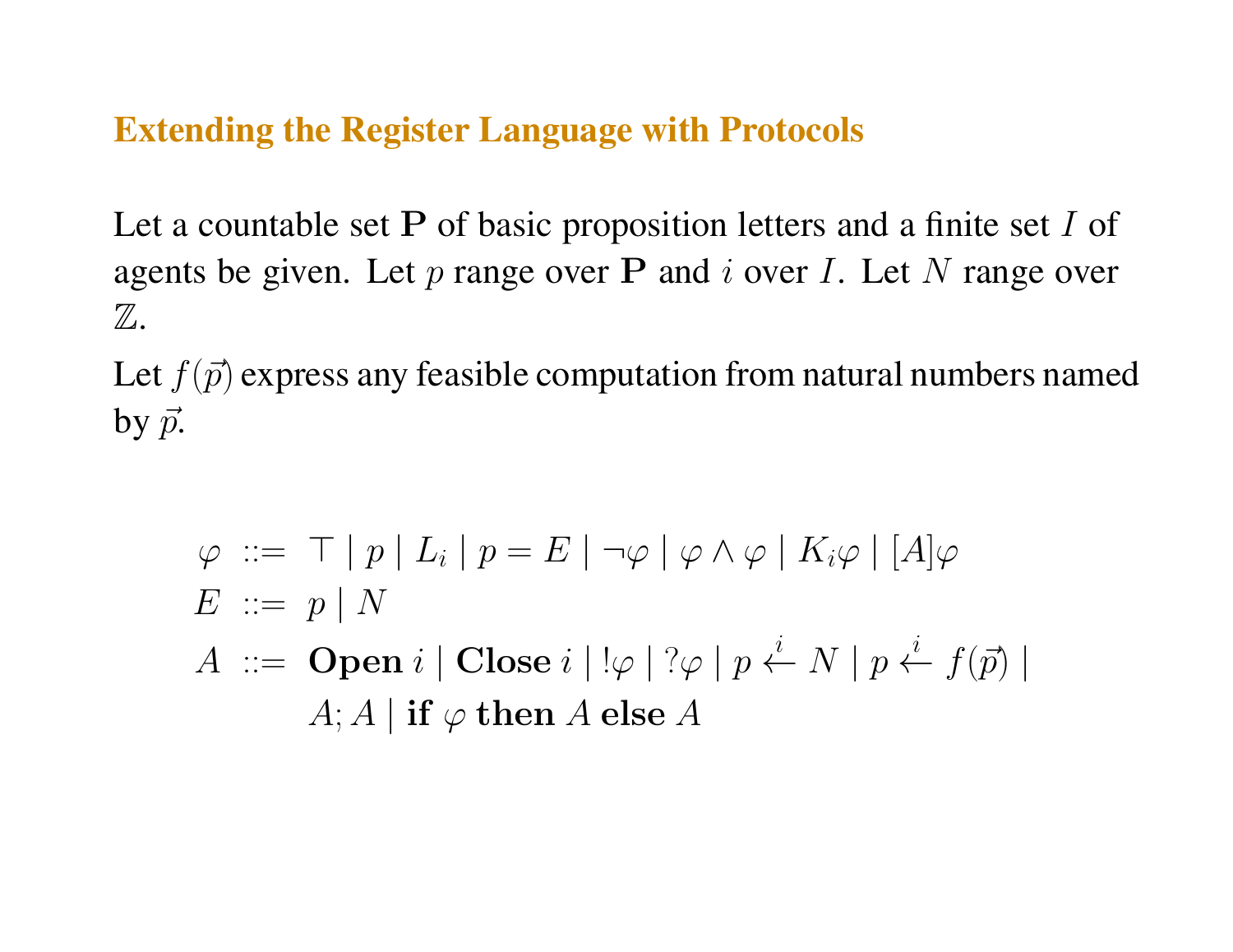#### Informal Explanation

- We will use a broadcast mechanism for communication.  $L_i$  expresses that agent  $i$  is listening to broadcasts.
- Open i adds i to the set of agents who are listening to broadcasts, while Close  $i$  deletes agent  $i$  from that set.
- $\varphi$  is the command to broadcast  $\varphi$ , while  $\varphi$  is the command to check whether  $\varphi$  is true.
- $p \stackrel{i}{\leftarrow} N$  is the command to link p to number N, with the link known only to agent i.  $p \stackrel{i}{\leftarrow} f(p)$  is the command to link p to the number computed by f from  $\vec{p}$ , with the link known only to agent *i*. It is assumed that *i* knows all of  $\vec{p}$ .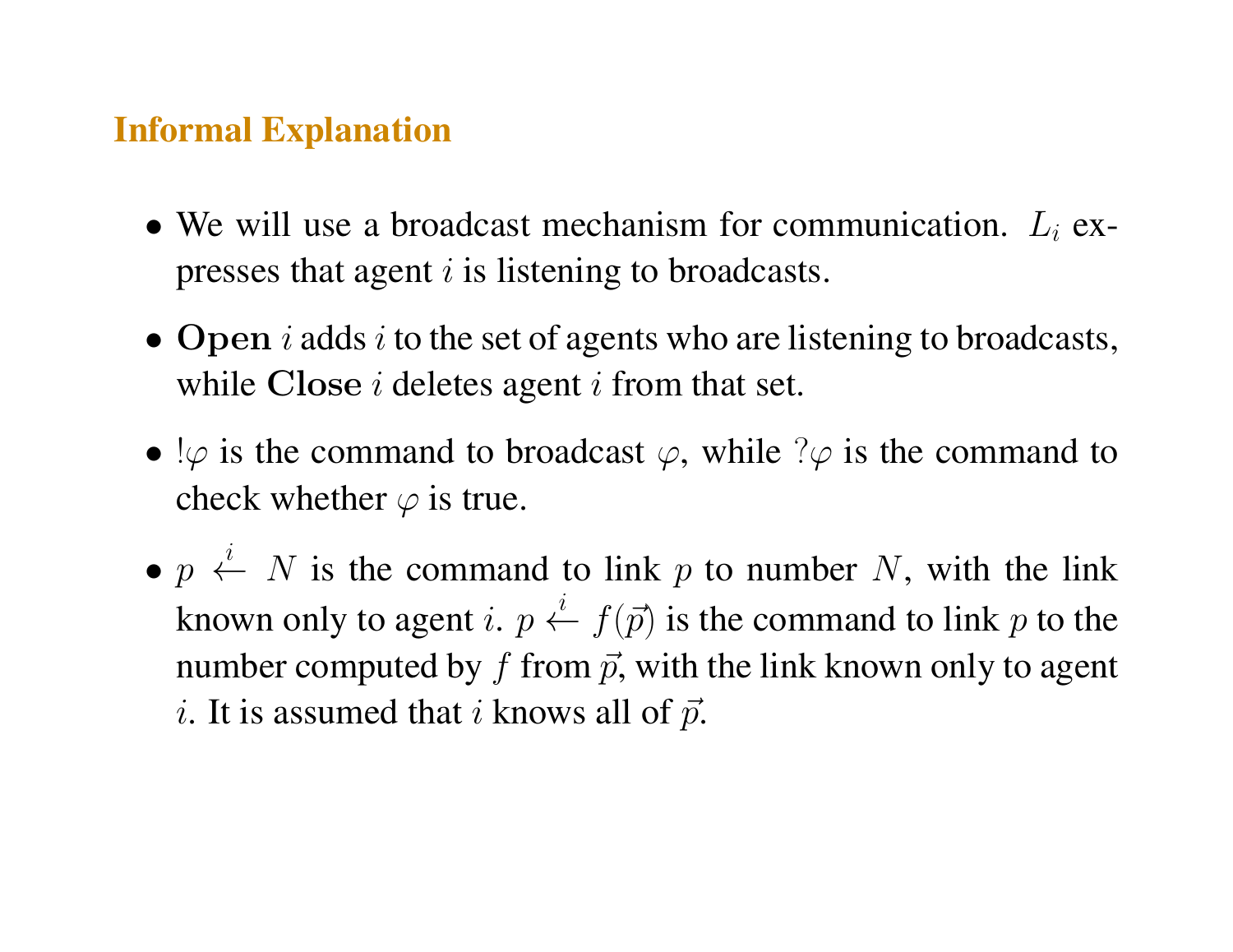# Example: Diffie-Hellman Key Exchange [DH76]



Whitfield Diffie – Martin Hellman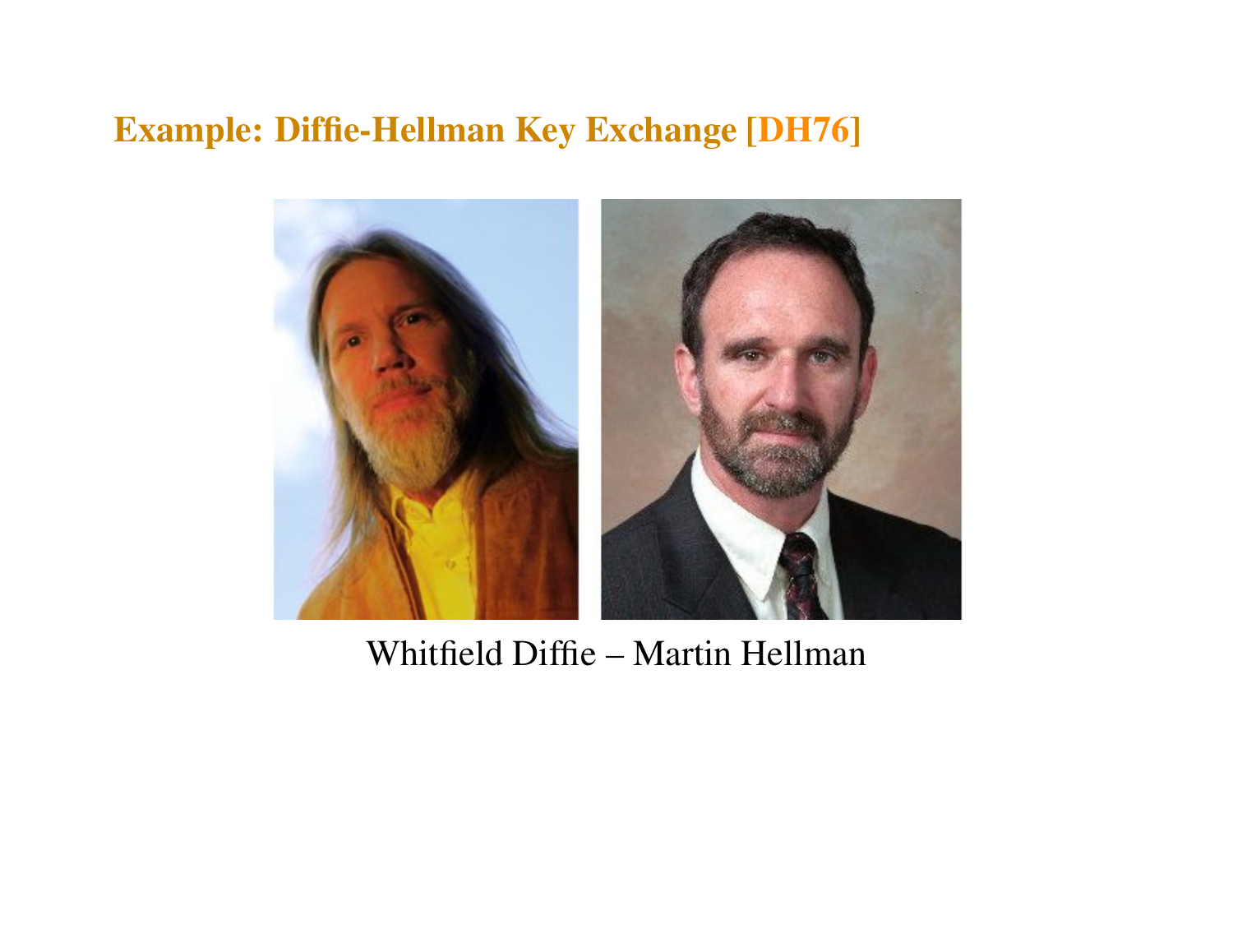#### Diffie-Hellman Key Exchange Protocol

### Key Exchange Over Insecure Channel

- 1. Alice and Bob agree on a large prime p and a base  $q < p$ such that q and  $p - 1$  are co-prime.
- 2. Alice picks a secret a and sends  $g^a \mod p = A$  to Bob.
- 3. Bob picks a secret b and sends  $g^b \bmod p = B$  to Alice.
- 4. Alice calculates  $k = B^a \mod p$ .
- 5. Bob calculates  $k = A^b \bmod p$ .
- 6. They now have a shared key  $k$ . This is because  $k = (g^a)^b = (g^b)^a \mod p.$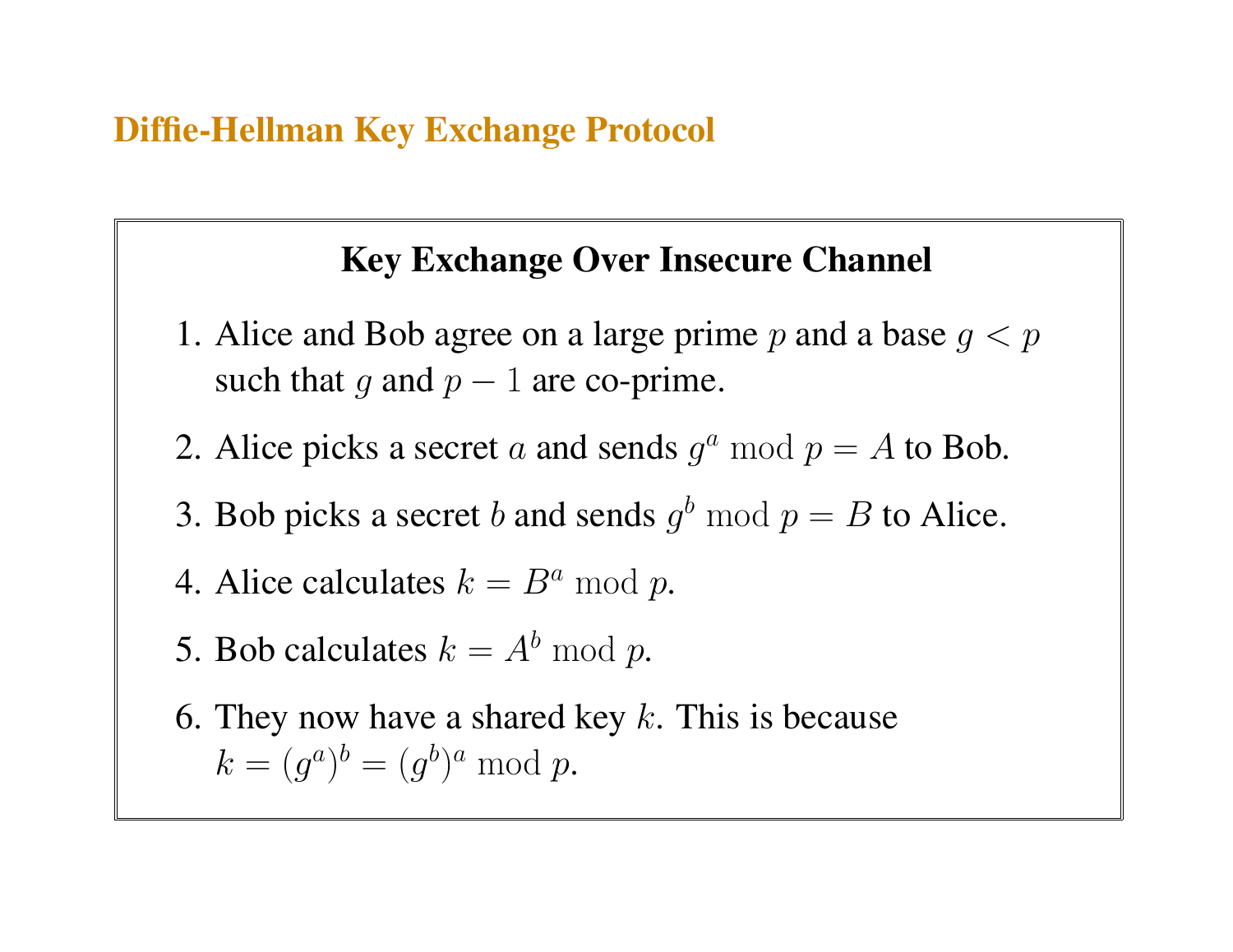Use of a Shared Secret Key for Secure Communication

Let p be the prime that Alice and Bob have agreed on, and let  $k$  be their shared key. Then message  $m$  is encoded as

 $m \times k \mod p$ .

Such messages can be decoded by both Alice and Bob. Alice knows p, k,  $g^b$  and a. She decodes cipher c with  $c \times (g^b)^{(p-1)-a} \mod p.$ 

Bob knows  $p, k, g<sup>a</sup>$  and b. He decodes cipher c with

 $c \times (g^a)^{(p-1)-b} \mod p.$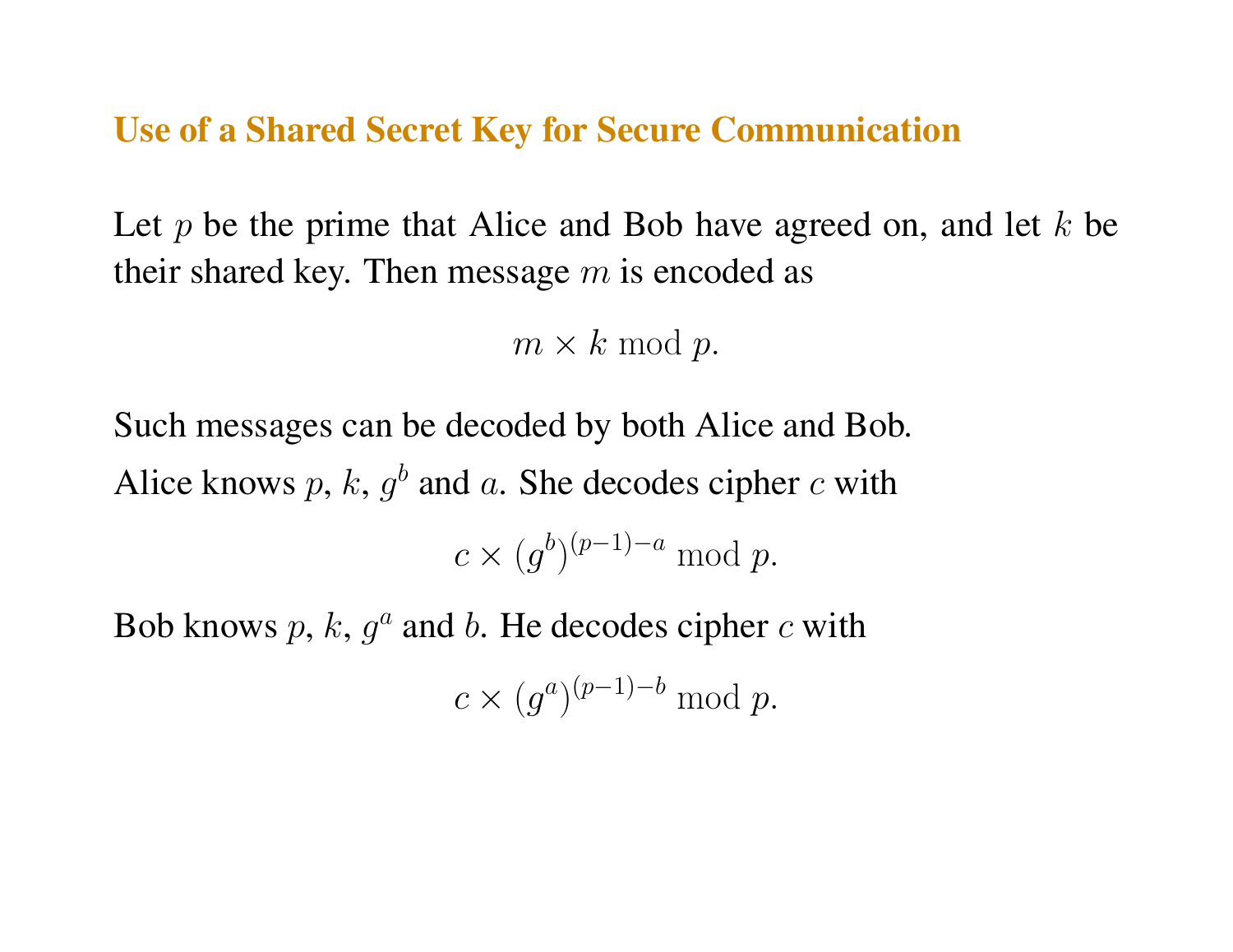### Behind this: Fermat's Little Theorem



Pierre de Fermat

(1601–1665)

**Theorem 4 (Fermat)** *If* p *is prime, then for every*  $1 \le a < p$ *:* 

 $a^{p-1} \equiv 1 \pmod{p}.$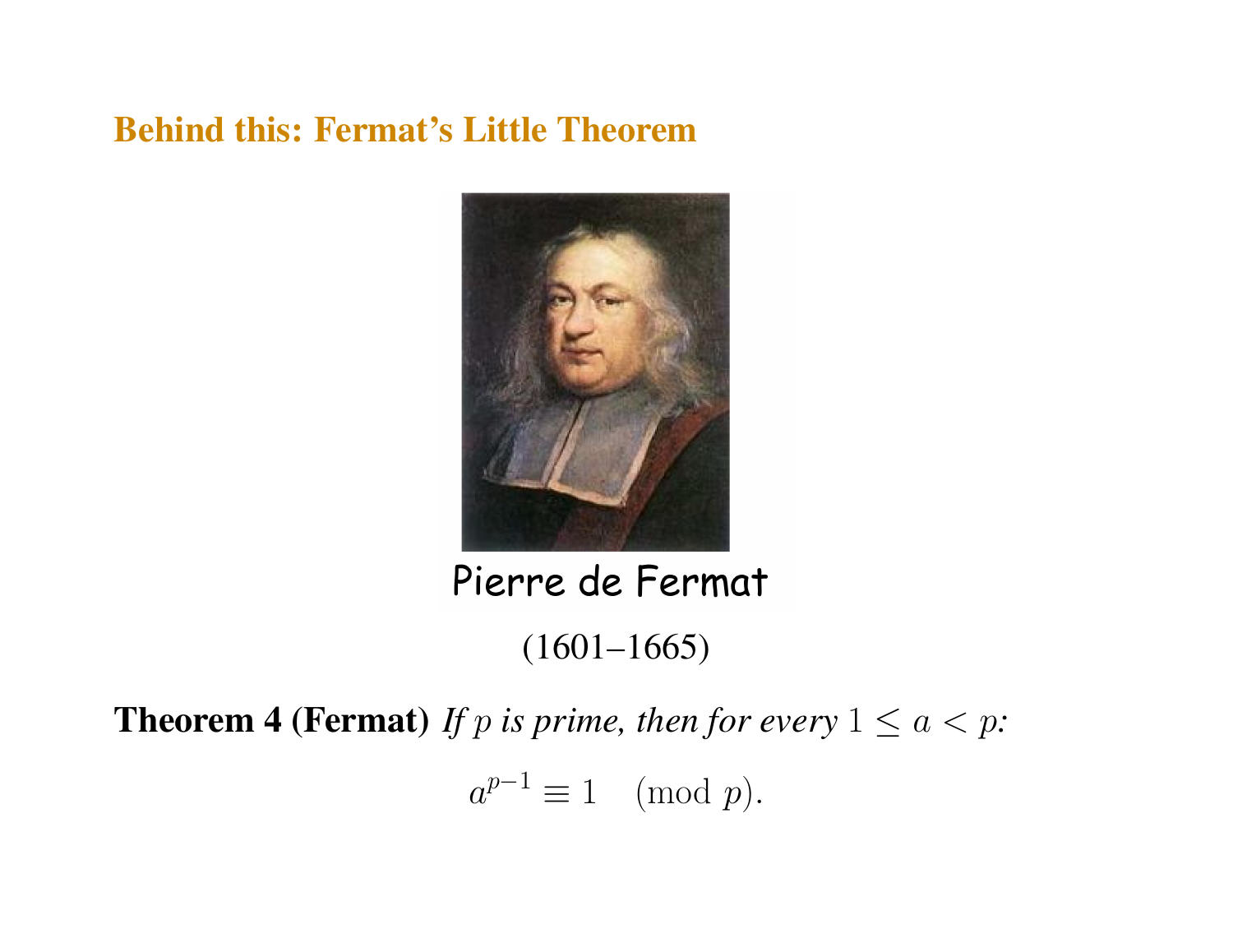# Example:

```
Prelude> [ aˆ28 'mod' 29 | a <- [1..28] ]
[1,1,1,1,1,1,1,1,1,1,1,1,1,1,1,1,1,1,1,1,1,1,1,1,1,1,1,1]
```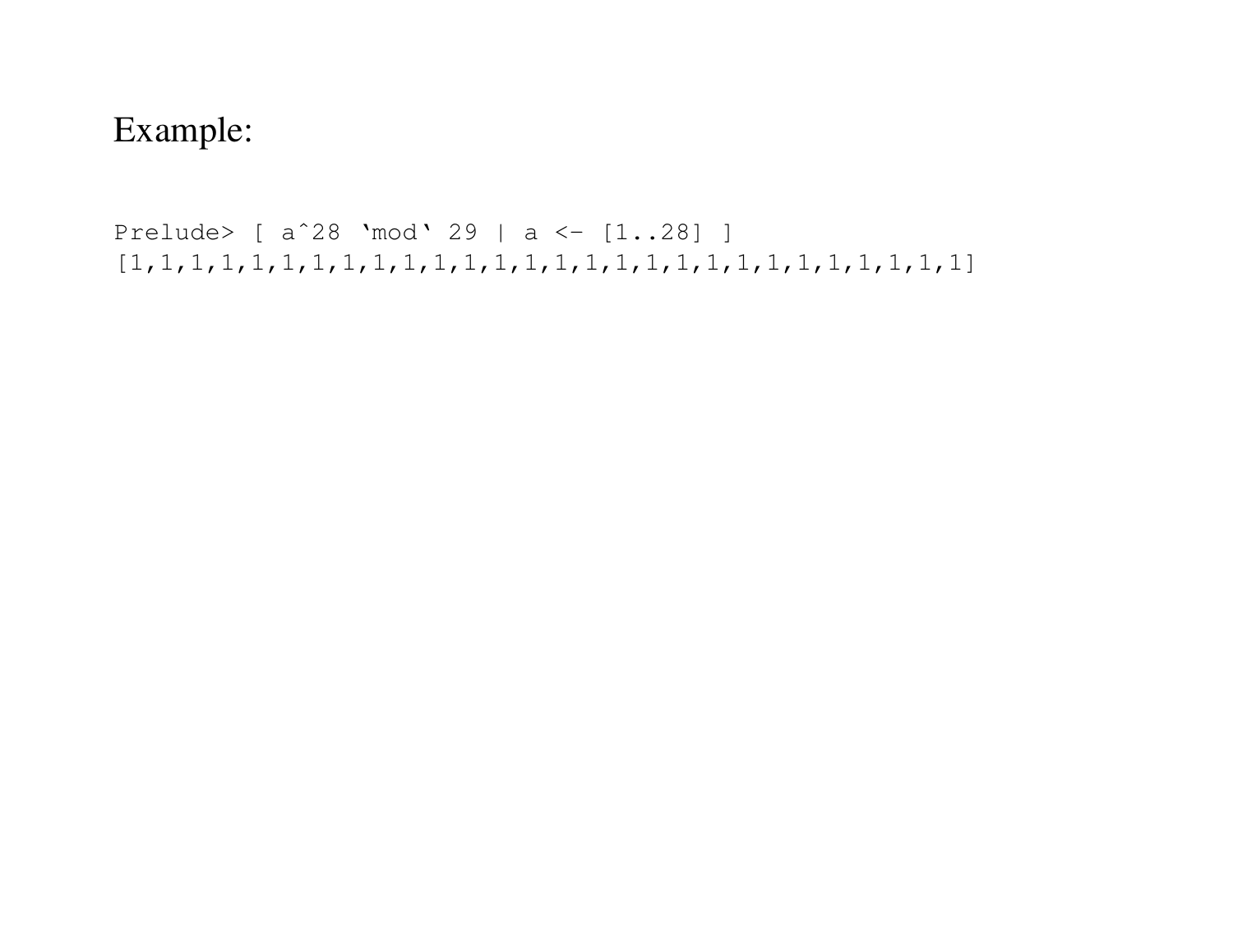# Explanation

We have:

$$
(g^{a})^{(p-1)-b} = g^{a((p-1)-b)} = g^{a(p-1)} \times g^{-ab} = (g^{p-1})^a \times g^{-ab}
$$
  
 
$$
F_{\substack{ermat} \ \ } 1^a \times g^{-ab} = g^{-ab} \bmod p,
$$

# and therefore:

$$
c \times (g^a)^{(p-1)-b} = (m \times g^{ab}) \times g^{-ab} = m \times (g^{ab} \times g^{-ab}) = m \bmod p.
$$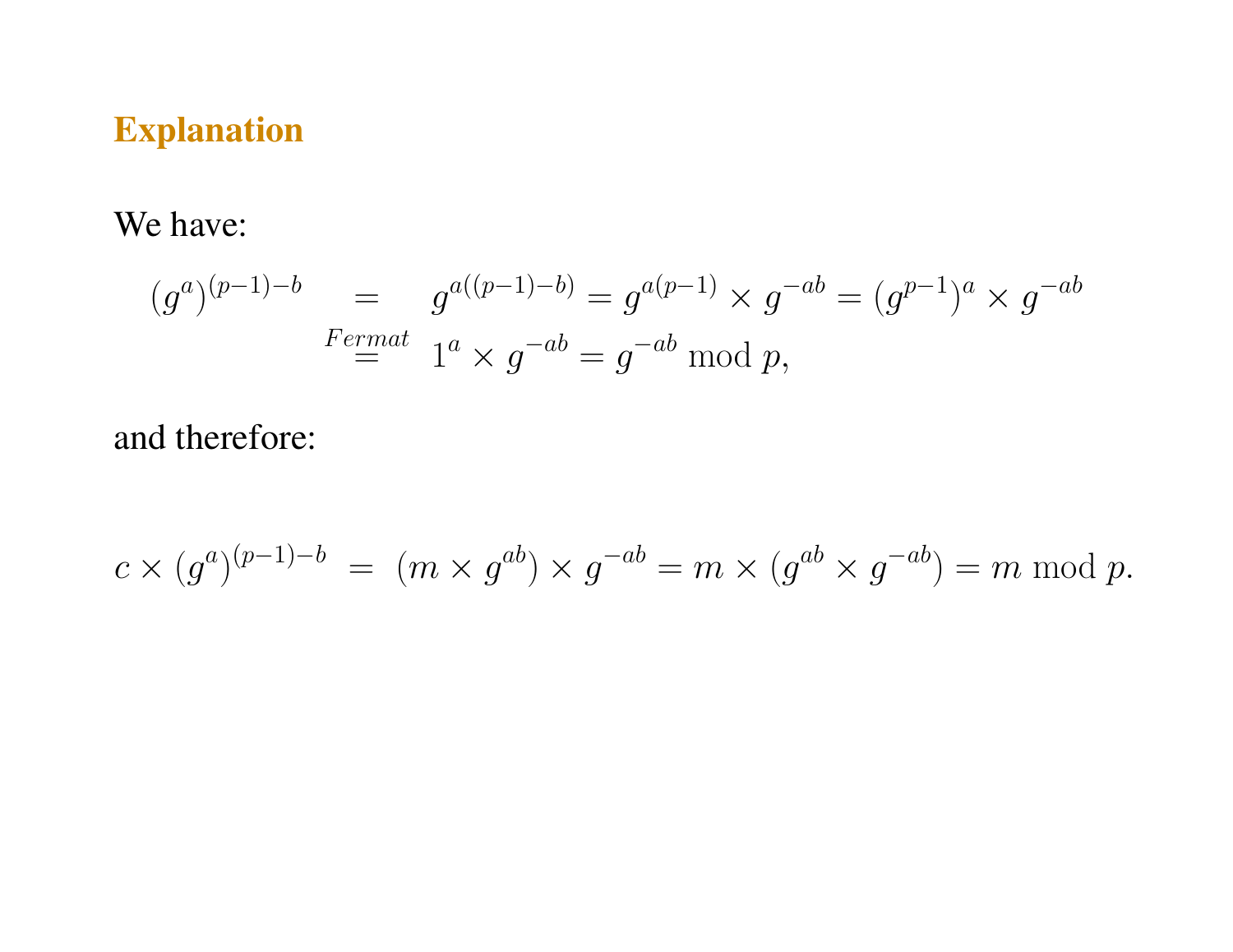Diffie-Hellman Key Exchange as a Register Language Protocol

$$
a \stackrel{i}{\leftarrow} N; A \stackrel{i}{\leftarrow} g^a \bmod p;
$$
  
\n**Open**  $j$ ; ! $x = A$ ; **Close**  $j$ ;  
\n $b \stackrel{j}{\leftarrow} M; B \stackrel{j}{\leftarrow} g^b \bmod p;$   
\n**Open**  $i$ ; ! $y = B$ ; **Close**  $i$ ;  
\n $k \stackrel{i}{\leftarrow} y^a \bmod p;$   
\n $k' \stackrel{j}{\leftarrow} x^b \bmod p;$   
\n? $k = k'$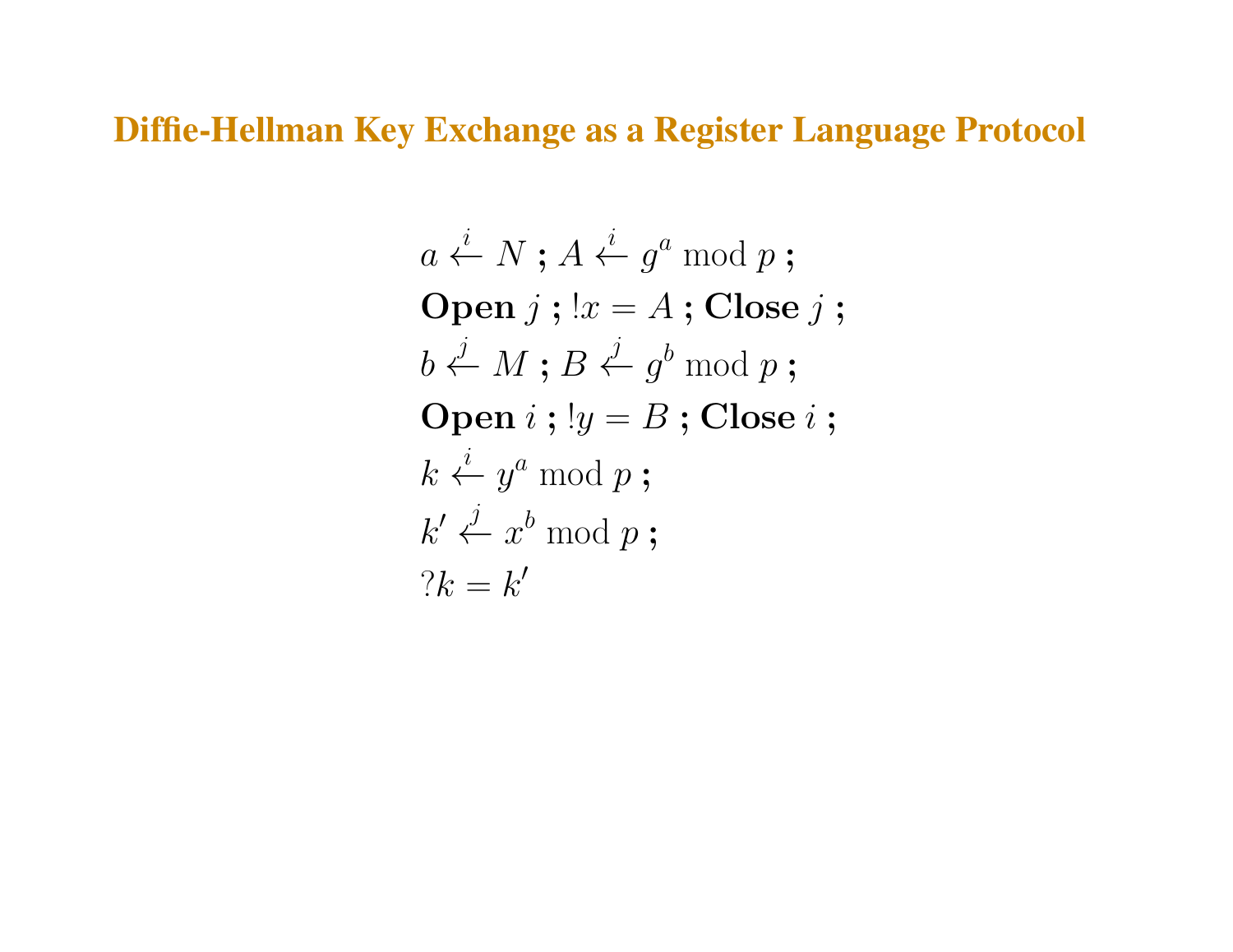### Modelling Attacks on Protocols

The Dolev-Yao model of attacks on public key security protocols [DY83] assumes that the attacker can manipulate the network.

We can model such attacks as interleavings of the security protocol with an attack protocol.

Example attack on Diffie-Hellman key exchange: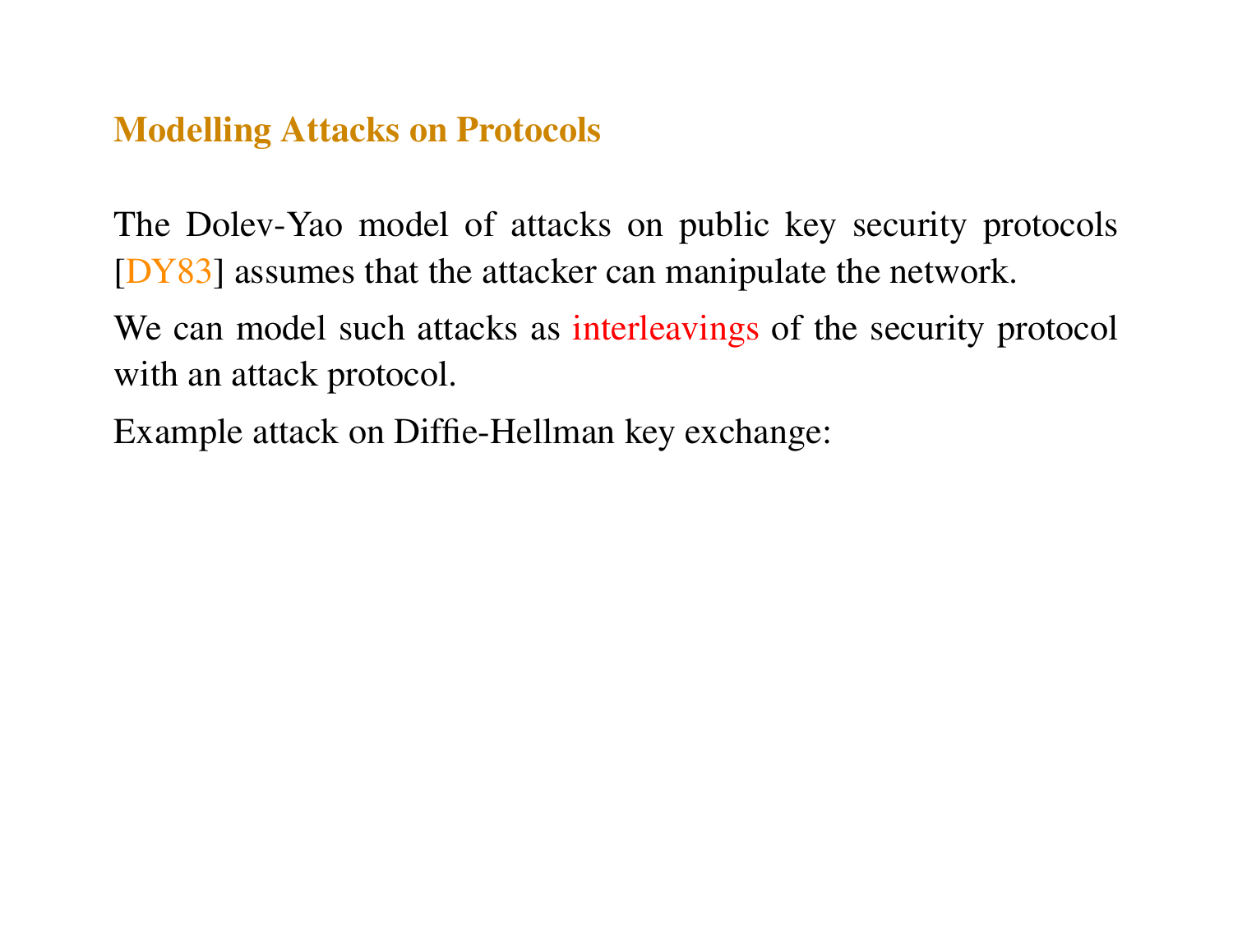Open e ;  $a\overset{i}{\leftarrow}N\mathbin{;} A\overset{i}{\leftarrow}g^a \bmod p\mathbin{;}$ Open  $i$ ;  $Close i$ ;  $Close i$ ;  $!x = A$ ; Close j;  $c \stackrel{e}{\leftarrow} K$  ;  $C \stackrel{e}{\leftarrow} g^c \bmod p$  ; Open  $j$ ;  $x = C$ ; Close  $j$ ;  $b \stackrel{j}{\leftarrow} M \mathrel{;} B \stackrel{j}{\leftarrow} g^b \bmod p$  ; Open  $i$ ;  $!y = B$ ; Close  $i$ ;  $k \stackrel{i}{\leftarrow} y^a \bmod p$  ;  $k' \overset{j}{\leftarrow} x^b \bmod p$  ;  $?k = k'$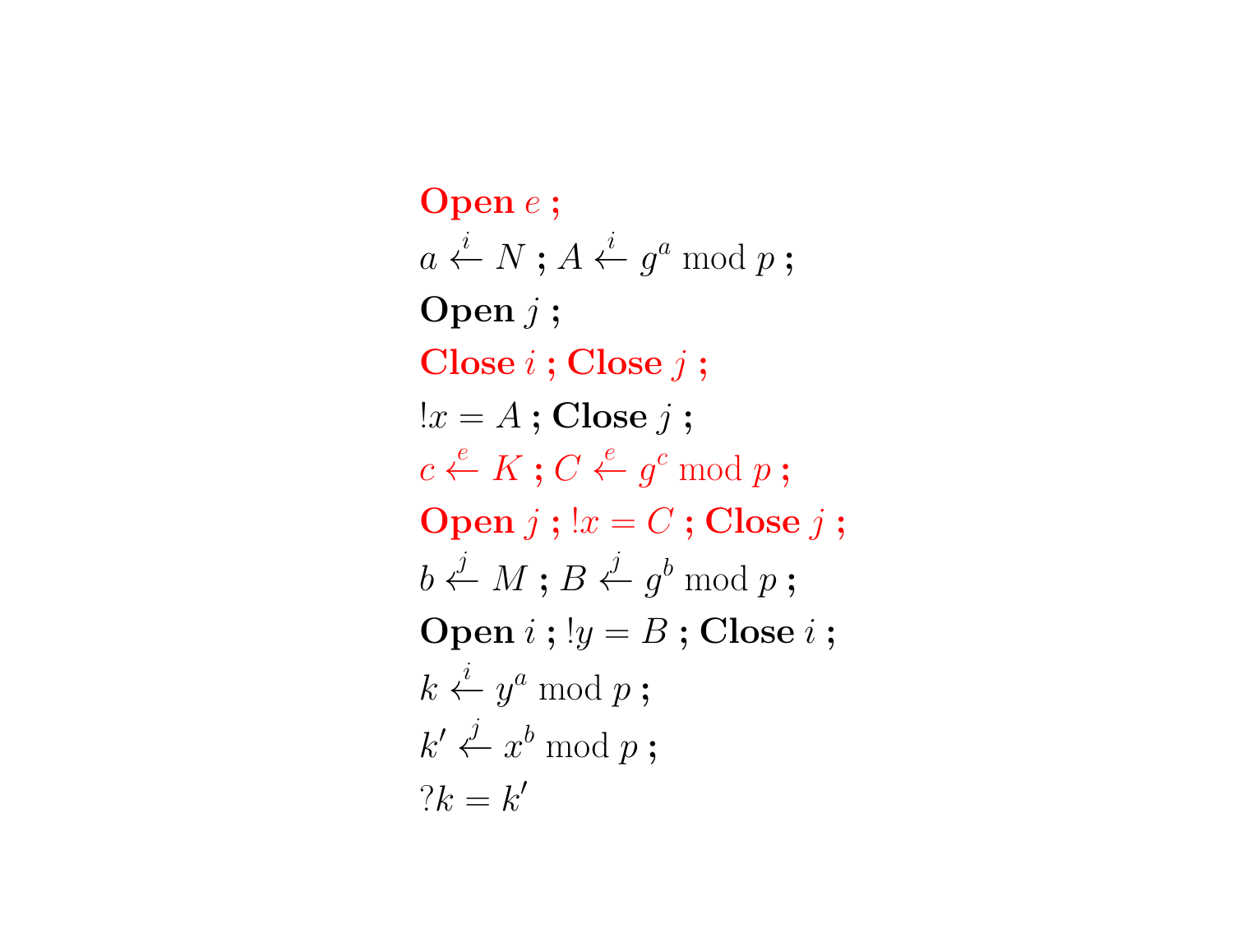### Program for Epistemic Crypto Logic

- Formulate complete logics. A complete calculus for register logic has axioms for propositional logic, S5 axioms for the  $K_i$  operators, K axioms for the A operators, Modus Ponens, necessitation for  $K_i$  and A, and reduction axioms for the command operators, in the style of [BvEK06].
- Build an efficient model checker for this language, using register models as defined in this talk. See [Gat13] for a first prototype.
- Use the model checker for modelling cryptographic protocols, plus attacks on them.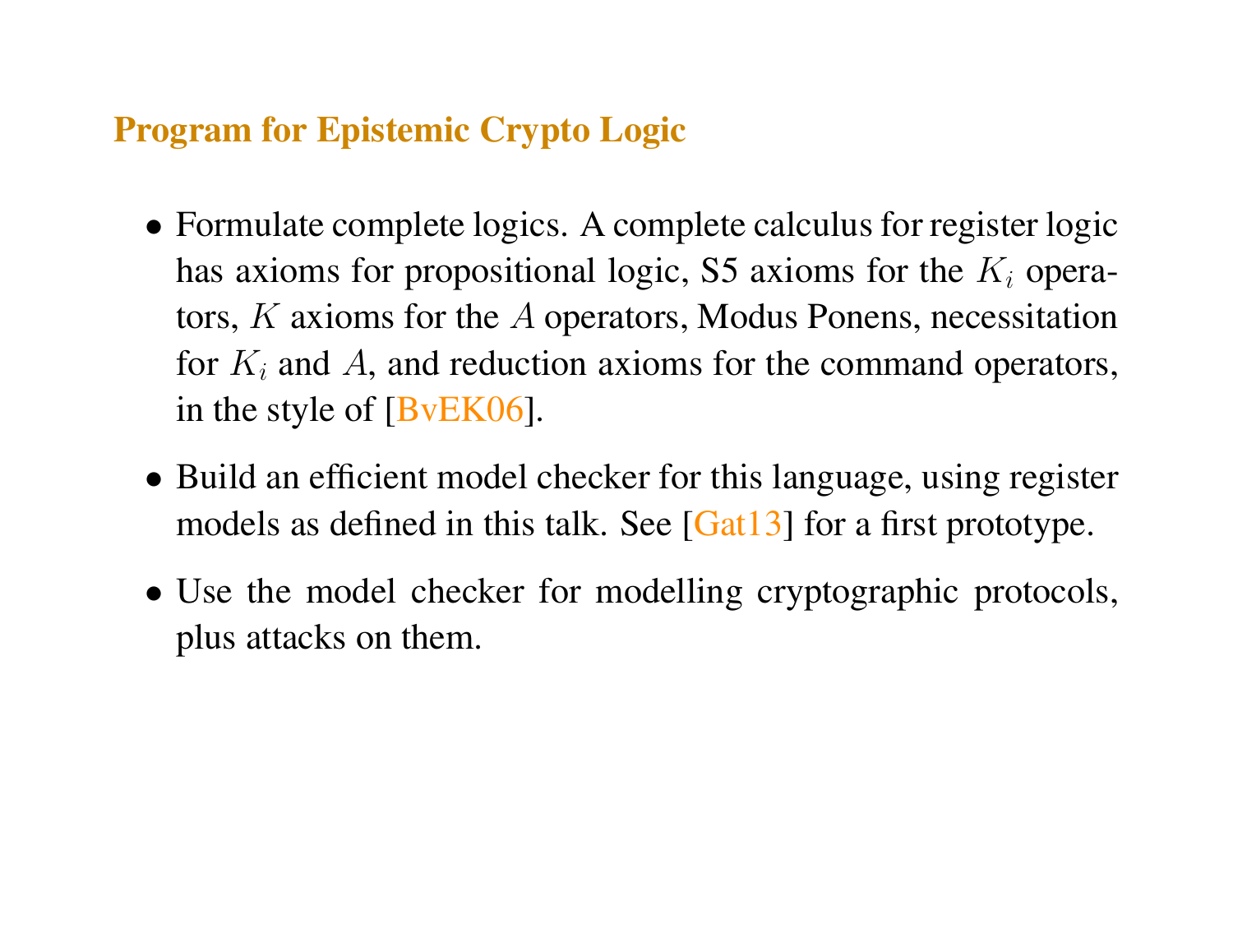### Related Work

[Gat13]: Implementation in Haskell of (a slight variation on) the model checking algorithm presented in this talk.

[MS04, EO05]: Epistemic logic approach to Dining Cryptographers protocol.

[DW07, Wan10] Comparison between approaches based on dynamic epistemic logic and temporal epistemic logic.

[DHLoS13] Earlier approach to model checking cryptographic protocols with DEMO.

[Kra07, CD07] Intricate logics for cryptography, with lots of primitive notions.

[MW07] Epistemic analysis of the notion of 'secure channel'.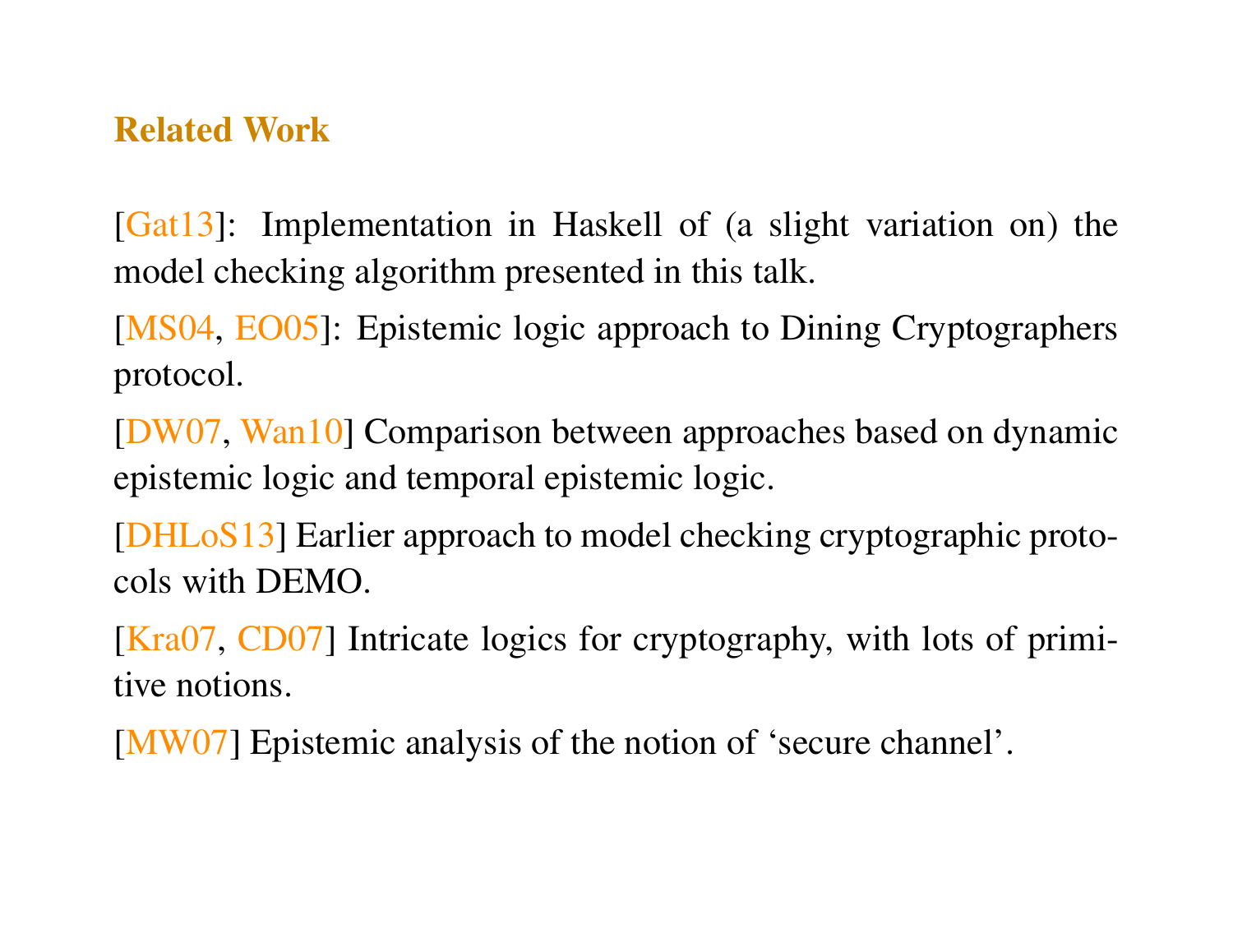#### **References**

- [BMS98] A. Baltag, L.S. Moss, and S. Solecki. The logic of public announcements, common knowledge, and private suspicions. In I. Bilboa, editor, Proceedings of TARK'98, pages 43–56, 1998.
- [BvEK06] J. van Benthem, J. van Eijck, and B. Kooi. Logics of communication and change. Information and Computation, 204(11):1620–1662, 2006.
	- [CD07] Mika Cohen and Mads Dams. A complete axiomatisation of knowledge and cryptography. In Proceedings of the 22nd Annual IEEE Symposium on Logic in Computer Science, pages 77–88, 2007.

[DH76] W. Diffie and M. Hellman. New directions in cryp-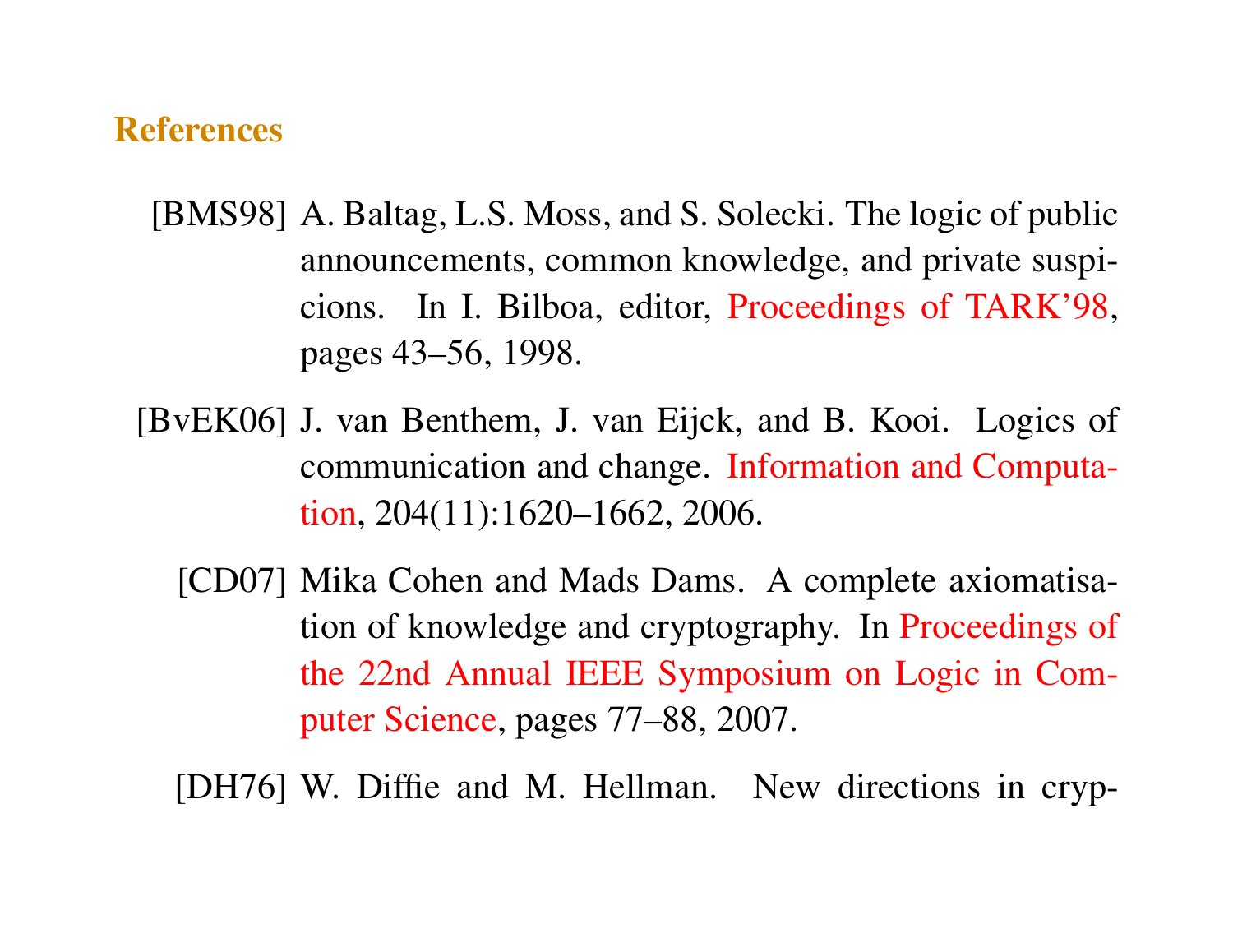tography. IEEE Transactions on Information Theory, 22(6):644–654, 1976.

- [DHLoS13] Hans van Ditmarsch, Andreas Herzig, Emiliano Lorini, and Franois Schwarzentruber. Listen to me! public announcements to agents that pay attention – or not. In Proceedings of LORI, 2013.
	- [DK02] Hans Delfs and Helmut Knebl. Introduction To Cryptography — Principles and Applications. Springer, 2002.
	- [DW07] Francien Dechesne and Yanjing Wang. Dynamic epistemic verification of security protocols: framework and case study. In Johan van Benthem, Shier Ju, and Frank Veltman, editors, A Meeting of the minds: Proceedings of the workshop Logic, Rationality and Interaction, Bei-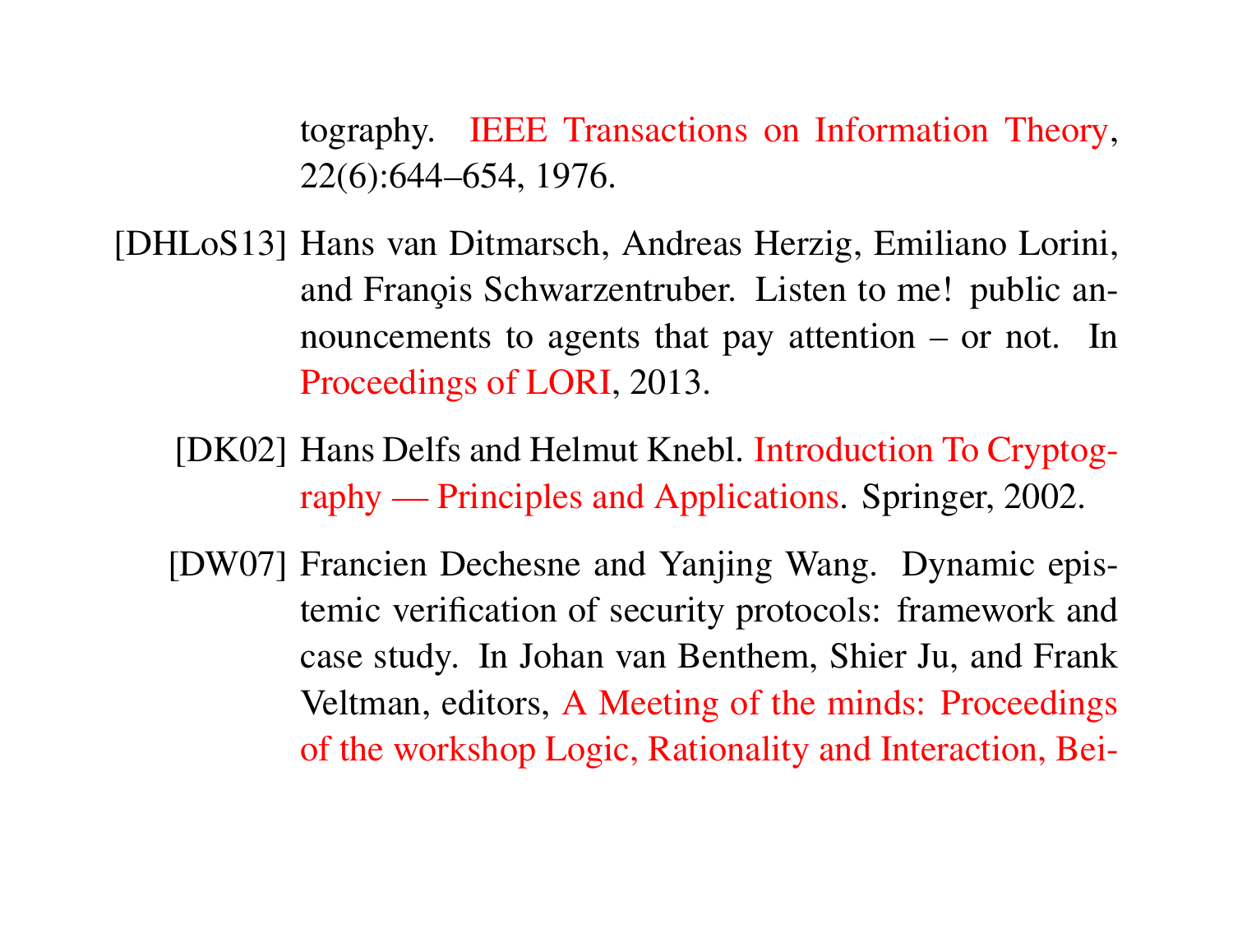jing 2007, Texts in Computer Science. College Publications London, 2007.

- [DY83] Danny Dolev and Andrew C. Yao. On the security of public key protocols. IEEE Transactions on Information Theory, 29(2):198–208, March 1983.
- [EO05] J. van Eijck and S. Orzan. Modelling the epistemics of communication with functional programming. In Marko van Eekelen, editor, Sixth Symposium on Trends in Functional Programming TFP 2005, pages 44–59, Tallinn, 2005. Institute of Cybernetics, Tallinn Technical University.
- [ESW11] Jan van Eijck, Floor Sietsma, and Yanjing Wang. Composing models. Journal of Applied Non-Classical Logics, 21(3-4):397–425, 2011.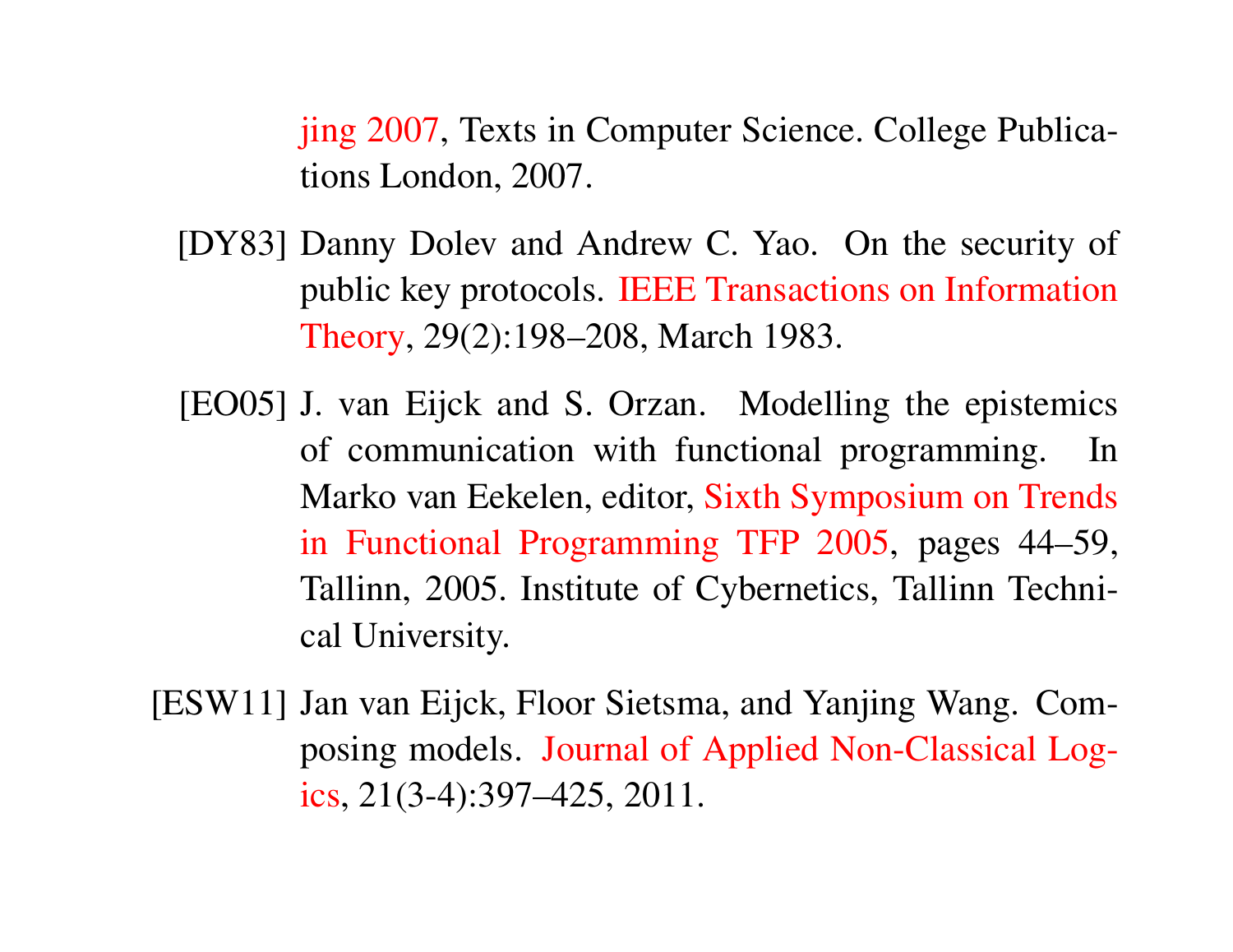- [Gat13] Malvin Gattinger. Epistemic crypto logic functional programming and model checking of cryptographic protocols. Technical report, ILLC, Amsterdam, 2013. Exam paper for the course 'Functional Specification of Algorithms'.
- [Kra07] Simon Kramer. Logical Concepts in Cryptography. PhD thesis, École Polytechnique Fédérale de Lausanne, 2007.
- [Mil76] Gary L. Miller. Riemann's hypothesis and tests for primality. Journal of Computer and System Sciences, 13(3):300–317, 1976.
- [MS04] Ron van der Meyden and Kaile Su. Symbolic model checking the knowledge of the dining cryptographers. In 17th IEEE Computer Security Foundations Workshop (CSFW'04), page 280, 2004.